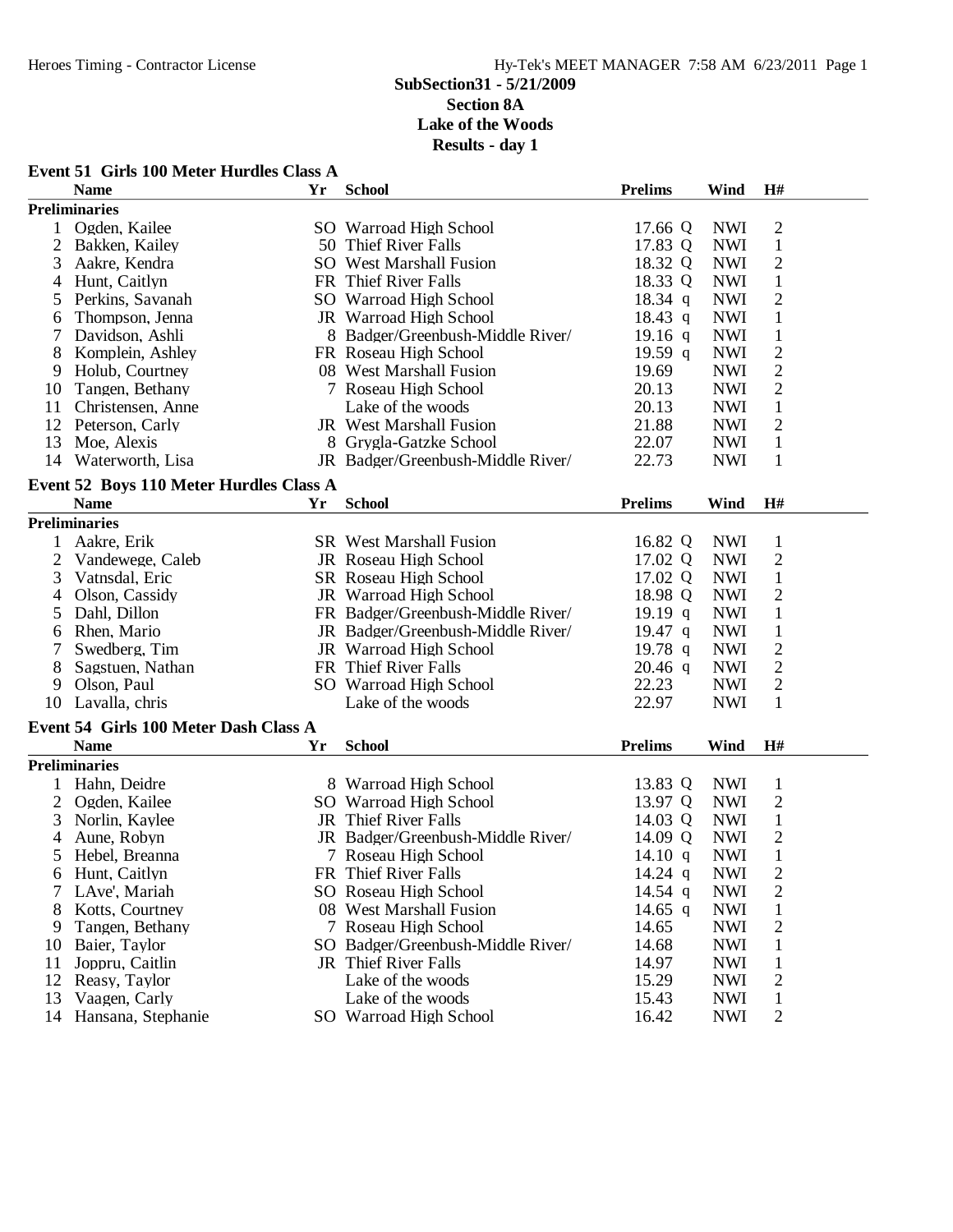|                | Event 53 Boys 100 Meter Dash Class A     |    |                                   |                |            |                |                |
|----------------|------------------------------------------|----|-----------------------------------|----------------|------------|----------------|----------------|
|                | <b>Name</b>                              | Yr | <b>School</b>                     | <b>Prelims</b> | Wind       | H#             |                |
|                | <b>Preliminaries</b>                     |    |                                   |                |            |                |                |
| 1              | Riopelle, Zach                           |    | FR West Marshall Fusion           | 11.63 Q        | <b>NWI</b> | 3              |                |
| $\overline{2}$ | Jackson, CJ                              |    | <b>SR</b> Thief River Falls       | 11.68 Q        | <b>NWI</b> | $\mathbf{2}$   |                |
| 3              | Gustafson, Ryan                          |    | Lake of the woods                 | 11.89 Q        | <b>NWI</b> | $\mathbf 1$    |                |
| 4              | Szklarski, Brandon                       |    | <b>SR</b> West Marshall Fusion    | 12.08 Q        | <b>NWI</b> | $\overline{c}$ |                |
| 5              | Olson, Ryan                              |    | SR Roseau High School             | 12.10 Q        | <b>NWI</b> | 3              |                |
| 6              | HEbel, Tylor                             |    | SR Roseau High School             | 12.35 Q        | <b>NWI</b> | $\mathbf 1$    |                |
| 7              | hasburgen, cody                          |    | Lake of the woods                 | $12.13$ q      | <b>NWI</b> | $\mathbf{2}$   |                |
| 8              | Mattison, Jacob                          |    | FR Thief River Falls              | $12.30$ q      | <b>NWI</b> | 3              |                |
| 9              | Poolman, Kyle                            |    | Lake of the woods                 | 12.36          | <b>NWI</b> | $\overline{2}$ |                |
| 10             | Olson, Dillon                            |    | SO Grygla-Gatzke School           | 12.45          | <b>NWI</b> | $\mathbf{1}$   |                |
| 11             | Maxwell, Joel                            |    | FR Warroad High School            | 12.75          | <b>NWI</b> | $\mathbf{1}$   |                |
| 11             | Hutton, Ryan                             |    | FR Thief River Falls              | 12.75          | <b>NWI</b> | 3              |                |
| 13             | Sillanpaa, Jeff                          |    | 8 Badger/Greenbush-Middle River/  | 12.83          | <b>NWI</b> | $\overline{2}$ |                |
| 14             | Hamm, Jarvis                             |    | JR Roseau High School             | 12.89          | <b>NWI</b> | $\mathbf{1}$   |                |
| 15             | Modahl, Ryan                             |    | FR Badger/Greenbush-Middle River/ | 13.07          | <b>NWI</b> | 3              |                |
|                | 16 Carlson, Paul                         |    | SO Warroad High School            | 13.24          | <b>NWI</b> | $\mathbf{1}$   |                |
| 17             | Thompson, Jeremy                         |    | SR Warroad High School            | 13.52          | <b>NWI</b> | $\overline{c}$ |                |
| 18             | Landsrud, Garrett                        |    | SO Grygla-Gatzke School           | 15.48          | <b>NWI</b> | $\overline{2}$ |                |
|                |                                          |    |                                   |                |            |                |                |
|                | Event 23 Girls 4x800 Meter Relay Class A |    |                                   |                |            |                |                |
|                | <b>Team</b>                              |    | Relay                             | <b>Finals</b>  |            |                | <b>Points</b>  |
| <b>Finals</b>  |                                          |    |                                   |                |            |                |                |
| 1              | Lake of the woods                        |    | A                                 | 10:15.76       |            |                | 10             |
| $\overline{2}$ | Roseau High School                       |    | A                                 | 10:22.71       |            |                | 8              |
| 3              | Warroad High School                      |    | A                                 | 11:16.52       |            |                | 6              |
|                | 4 West Marshall Fusion                   |    | A                                 | 11:51.10       |            |                | 5              |
|                | Event 24 Boys 4x800 Meter Relay Class A  |    |                                   |                |            |                |                |
|                | <b>Team</b>                              |    | <b>Relay</b>                      | <b>Finals</b>  |            |                | Points         |
| <b>Finals</b>  |                                          |    |                                   |                |            |                |                |
| $\mathbf{1}$   | Roseau High School                       |    | A                                 | 8:51.36        |            |                | 10             |
| 2              | Warroad High School                      |    | A                                 | 9:01.60        |            |                | 8              |
| 3              | <b>West Marshall Fusion</b>              |    | A                                 | 9:24.96        |            |                | 6              |
| 4              | Lake of the woods                        |    | A                                 | 9:45.98        |            |                | 5              |
| 5              | Thief River Falls                        |    | A                                 | 10:03.47       |            |                | $\overline{4}$ |
|                | Event 51 Girls 100 Meter Hurdles Class A |    |                                   |                |            |                |                |
|                | <b>Name</b>                              |    | Yr School                         | <b>Finals</b>  | Wind       |                | <b>Points</b>  |
| <b>Finals</b>  |                                          |    |                                   |                |            |                |                |
| $\mathbf{1}$   | Ogden, Kailee                            |    | SO Warroad High School            | 16.99          | <b>NWI</b> |                | 10             |
| 2              | Bakken, Kailey                           |    | 50 Thief River Falls              | 17.01          | <b>NWI</b> |                | 8              |
| 3              | Aakre, Kendra                            |    | <b>SO</b> West Marshall Fusion    | 18.02          | <b>NWI</b> |                | 6              |
| 4              | Hunt, Caitlyn                            |    | FR Thief River Falls              | 18.03          | <b>NWI</b> |                | 5              |
| 5              | Perkins, Savanah                         |    | SO Warroad High School            | 18.17          | <b>NWI</b> |                | 4              |
| 6              | Thompson, Jenna                          |    | JR Warroad High School            | 18.33          | <b>NWI</b> |                | 3              |
| 7              | Davidson, Ashli                          |    | 8 Badger/Greenbush-Middle River/  | 18.68          | <b>NWI</b> |                | $\overline{c}$ |
| 8              | Komplein, Ashley                         |    | FR Roseau High School             | 19.62          | <b>NWI</b> |                | 1              |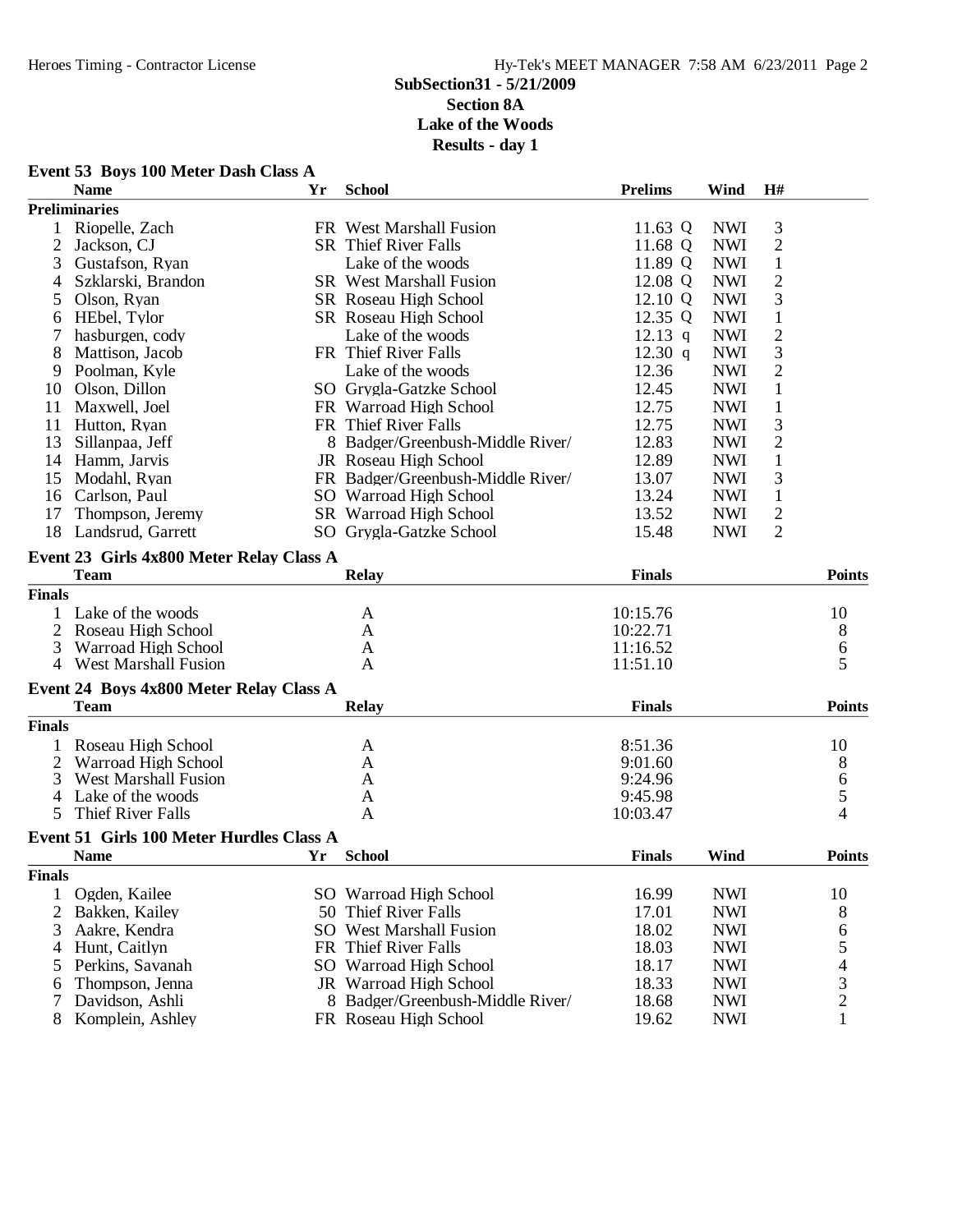|                | Event 52 Boys 110 Meter Hurdles Class A  |    |                                   |               |            |                |
|----------------|------------------------------------------|----|-----------------------------------|---------------|------------|----------------|
|                | <b>Name</b>                              | Yr | <b>School</b>                     | <b>Finals</b> | Wind       | <b>Points</b>  |
| <b>Finals</b>  |                                          |    |                                   |               |            |                |
| 1              | Vandewege, Caleb                         |    | JR Roseau High School             | 16.24         | <b>NWI</b> | 10             |
| $\overline{2}$ | Aakre, Erik                              |    | <b>SR</b> West Marshall Fusion    | 16.81         | <b>NWI</b> | 8              |
| 3              | Vatnsdal, Eric                           |    | SR Roseau High School             | 17.17         | <b>NWI</b> | 6              |
| 4              | Olson, Cassidy                           |    | JR Warroad High School            | 18.98         | <b>NWI</b> | 5              |
| 5              | Rhen, Mario                              |    | JR Badger/Greenbush-Middle River/ | 19.06         | <b>NWI</b> | 4              |
| 6              | Dahl, Dillon                             |    | FR Badger/Greenbush-Middle River/ | 19.14         | <b>NWI</b> | 3              |
|                | Sagstuen, Nathan                         |    | FR Thief River Falls              | 19.36         | <b>NWI</b> | $\overline{2}$ |
| 8              | Swedberg, Tim                            |    | JR Warroad High School            | 19.49         | <b>NWI</b> | 1              |
|                | Event 54 Girls 100 Meter Dash Class A    |    |                                   |               |            |                |
|                | <b>Name</b>                              | Yr | <b>School</b>                     | <b>Finals</b> | Wind       | <b>Points</b>  |
| <b>Finals</b>  |                                          |    |                                   |               |            |                |
| 1              | Ogden, Kailee                            |    | SO Warroad High School            | 13.50         | <b>NWI</b> | 10             |
| 2              | Hahn, Deidre                             |    | 8 Warroad High School             | 13.57         | <b>NWI</b> | 8              |
| 3              | Hunt, Caitlyn                            |    | FR Thief River Falls              | 13.90         | <b>NWI</b> | 6              |
| 4              | Aune, Robyn                              |    | JR Badger/Greenbush-Middle River/ | 13.99         | <b>NWI</b> | 5              |
| 5              | Hebel, Breanna                           |    | 7 Roseau High School              | 14.12         | <b>NWI</b> | 4              |
| 6              | Norlin, Kaylee                           |    | JR Thief River Falls              | 14.17         | <b>NWI</b> | 3              |
| 7              | Kotts, Courtney                          |    | 08 West Marshall Fusion           | 14.53         | <b>NWI</b> | $\overline{2}$ |
| 8              | LAve', Mariah                            |    | SO Roseau High School             | 14.65         | <b>NWI</b> | 1              |
|                |                                          |    |                                   |               |            |                |
|                | Event 53 Boys 100 Meter Dash Class A     |    |                                   |               |            |                |
|                | <b>Name</b>                              | Yr | <b>School</b>                     | <b>Finals</b> | Wind       | <b>Points</b>  |
| <b>Finals</b>  |                                          |    |                                   |               |            |                |
| $\mathbf{1}$   | Gustafson, Ryan                          |    | Lake of the woods                 | 11.59         | <b>NWI</b> | 10             |
| 2              | Riopelle, Zach                           |    | FR West Marshall Fusion           | 11.60         | <b>NWI</b> | 8              |
| 3              | Jackson, CJ                              |    | <b>SR</b> Thief River Falls       | 11.63         | <b>NWI</b> | 6              |
| 4              | Szklarski, Brandon                       |    | <b>SR</b> West Marshall Fusion    | 11.96         | <b>NWI</b> | 5              |
| 5              | hasburgen, cody                          |    | Lake of the woods                 | 11.98         | <b>NWI</b> | 4              |
| 6              | HEbel, Tylor                             |    | SR Roseau High School             | 12.03         | <b>NWI</b> | 3              |
| 7              | Olson, Ryan                              |    | SR Roseau High School             | 12.13         | <b>NWI</b> | $\overline{c}$ |
| 8              | Mattison, Jacob                          |    | FR Thief River Falls              | 12.21         | <b>NWI</b> | 1              |
|                | Event 19 Girls 4x200 Meter Relay Class A |    |                                   |               |            |                |
|                | <b>Team</b>                              |    | <b>Relay</b>                      | <b>Finals</b> |            | <b>Points</b>  |
| <b>Finals</b>  |                                          |    |                                   |               |            |                |
|                | 1 Roseau High School                     |    | A                                 | 1:55.92       |            | 10             |
| $\overline{2}$ | Thief River Falls                        |    | $\mathbf A$                       | 1:57.70       |            | $8\,$          |
| 3              | Badger/Greenbush-Middle Rive             |    | A                                 | 1:58.32       |            | 6              |
|                | 4 West Marshall Fusion                   |    | A                                 | 2:00.24       |            | 5              |
| 5              | Warroad High School                      |    | A                                 | 2:01.94       |            |                |
| 6              | Grygla-Gatzke School                     |    | A                                 | 2:06.14       |            | 3              |
|                | Event 20 Boys 4x200 Meter Relay Class A  |    |                                   |               |            |                |
|                | <b>Team</b>                              |    | <b>Relay</b>                      | <b>Finals</b> |            | <b>Points</b>  |
| <b>Finals</b>  |                                          |    |                                   |               |            |                |
| 1              | <b>West Marshall Fusion</b>              |    | A                                 | 1:35.47       |            | 10             |
| 2              | Thief River Falls                        |    | $\mathbf{A}$                      | 1:36.97       |            | 8              |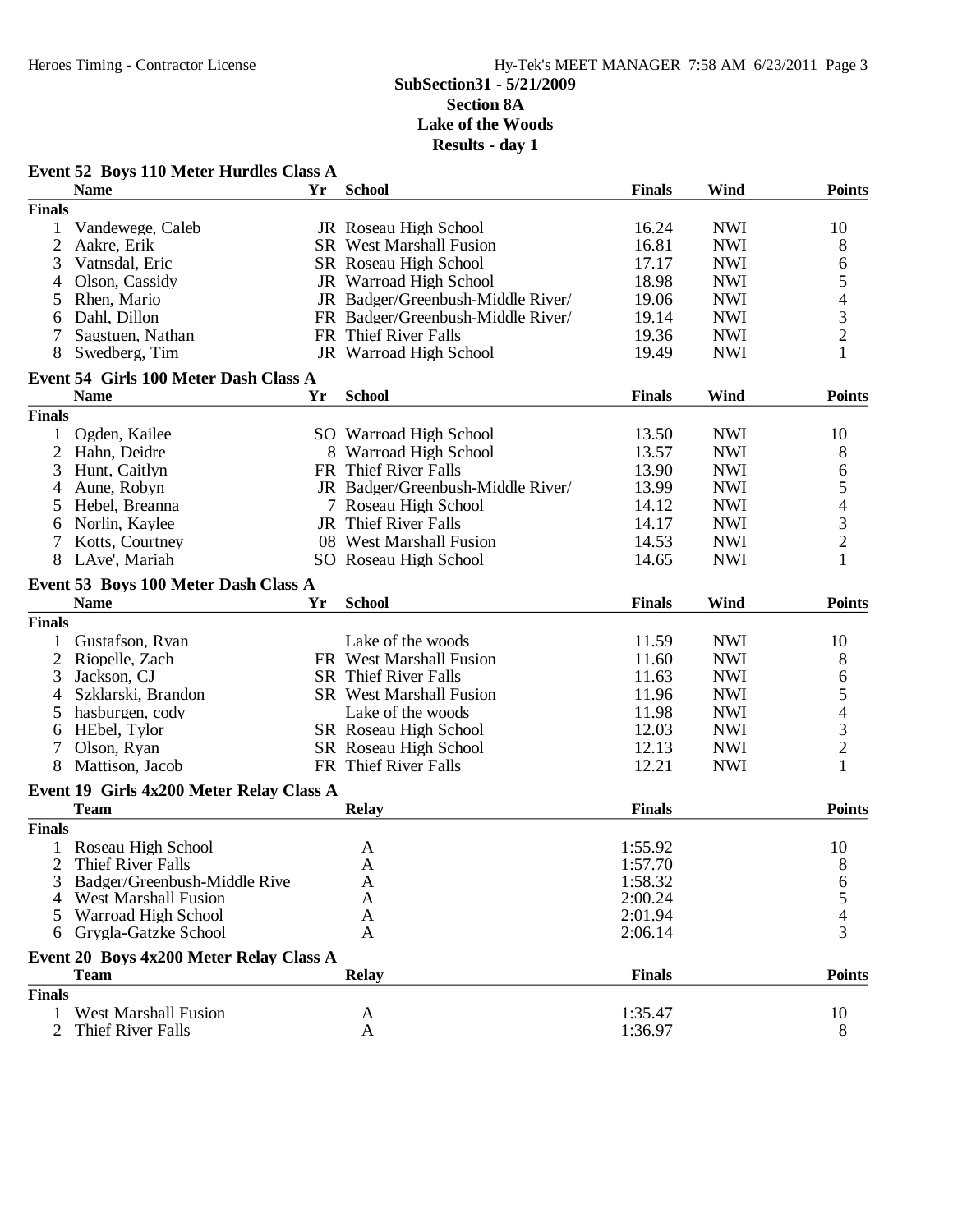|                | Finals  (Event 20 Boys 4x200 Meter Relay Class A)<br><b>Team</b> |    | <b>Relay</b>                  | <b>Finals</b> | <b>Points</b>                                   |
|----------------|------------------------------------------------------------------|----|-------------------------------|---------------|-------------------------------------------------|
|                | 3 Roseau High School                                             |    | A                             | 1:38.54       | 6                                               |
| 4              | Warroad High School                                              |    | A                             | 1:43.84       | $\mathfrak s$                                   |
|                | 5 Badger/Greenbush-Middle Rive                                   |    | A                             | 1:47.71       | 4                                               |
|                |                                                                  |    |                               |               |                                                 |
|                | Event 9 Girls 1600 Meter Run Class A<br><b>Name</b>              | Yr | <b>School</b>                 | <b>Finals</b> | <b>Points</b>                                   |
| <b>Finals</b>  |                                                                  |    |                               |               |                                                 |
| 1              | Fraser, Emily                                                    |    | Lake of the woods             | 5:39.42       | 10                                              |
| $\overline{2}$ | Klatt, Anndi                                                     |    | 8 Roseau High School          | 5:43.30       | 8                                               |
| 3              |                                                                  |    | 7 Warroad High School         | 5:44.34       |                                                 |
|                | Astrup, Lynn<br>Steenerson, Mariah                               |    | <b>SO</b> Thief River Falls   | 5:47.36       | 6                                               |
| 4              |                                                                  |    |                               |               | $\begin{array}{c} 5 \\ 4 \\ 3 \\ 2 \end{array}$ |
| 5              | Smebak, Leslie                                                   |    | SR Roseau High School         | 5:51.59       |                                                 |
| 6              | Sorvig, Bailey                                                   |    | <b>SO</b> Thief River Falls   | 5:59.60       |                                                 |
|                | Brunnelle, Grette                                                |    | 7 Warroad High School         | 6:04.29       |                                                 |
| 8              | Heaton, Emma                                                     |    | JR Thief River Falls          | 7:02.37       | $\mathbf{1}$                                    |
| 9              | Murray, Tiffany                                                  |    | FR Warroad High School        | 7:13.78       |                                                 |
|                | Event 10 Boys 1600 Meter Run Class A                             |    |                               |               |                                                 |
|                | <b>Name</b>                                                      | Yr | <b>School</b>                 | <b>Finals</b> | <b>Points</b>                                   |
| <b>Finals</b>  |                                                                  |    |                               |               |                                                 |
| $\mathbf{1}$   | Heppner, Moses                                                   |    | <b>SR</b> Warroad High School | 4:26.36       | 10                                              |
| 2              | Olson, Joey                                                      |    | JR Warroad High School        | 4:53.47       | 8                                               |
| 3              | Weyo, Temem                                                      |    | JR Thief River Falls          | 4:59.46       | 6                                               |
| 4              | Stein, Jesse                                                     |    | SR Roseau High School         | 5:01.79       |                                                 |
| 5              | Schafer, Peter                                                   |    | FR Roseau High School         | 5:04.66       | $\begin{array}{c} 5 \\ 4 \\ 3 \\ 2 \end{array}$ |
| 6              | Hockert, Zach                                                    |    | JR Thief River Falls          | 5:06.05       |                                                 |
| 7              | Neilson, Mark                                                    |    | JR Roseau High School         | 5:18.96       |                                                 |
| 8              | Rima, Eric                                                       |    | JR Thief River Falls          | 5:33.59       | $\mathbf{1}$                                    |
| 9              | Haugtvedt, Justin                                                |    | FR West Marshall Fusion       | 5:35.44       |                                                 |
| 10             | chorney, jaden                                                   |    | Lake of the woods             | 5:40.28       |                                                 |
| 11             | Landsrud, Garrett                                                |    | SO Grygla-Gatzke School       | 6:23.11       |                                                 |
|                | 12 Washburn, AJ                                                  |    | Lake of the woods             | 7:04.30       |                                                 |
|                |                                                                  |    |                               |               |                                                 |
|                | Event 17 Girls 4x100 Meter Relay Class A                         |    |                               |               |                                                 |
|                | <b>Team</b>                                                      |    | <b>Relay</b>                  | <b>Finals</b> | <b>Points</b>                                   |
| <b>Finals</b>  |                                                                  |    |                               |               |                                                 |
| 1              | Thief River Falls                                                |    | A                             | 54.98         | 10                                              |
| 2              | <b>West Marshall Fusion</b>                                      |    | A                             | 55.21         | 8                                               |
| 3              | Roseau High School                                               |    | $\mathbf{A}$                  | 56.65         | 6                                               |
| 4              | Lake of the woods                                                |    | A                             | 57.05         | 5                                               |
| 5              | Warroad High School                                              |    | A                             | 57.58         |                                                 |
| 6              | Grygla-Gatzke School                                             |    | A                             | 57.91         | 3                                               |
| 7              | Badger/Greenbush-Middle Rive                                     |    | A                             | 1:01.12       | $\overline{2}$                                  |
|                |                                                                  |    |                               |               |                                                 |
|                | Event 18 Boys 4x100 Meter Relay Class A                          |    |                               | <b>Finals</b> | <b>Points</b>                                   |
|                | <b>Team</b>                                                      |    | <b>Relay</b>                  |               |                                                 |
| <b>Finals</b>  |                                                                  |    |                               |               |                                                 |
|                | 1 Lake of the woods                                              |    | A                             | 45.93         | 10                                              |
|                | <b>West Marshall Fusion</b>                                      |    | A                             | 46.16         | 8                                               |
| 3              | Thief River Falls                                                |    | A                             | 46.75         | 6                                               |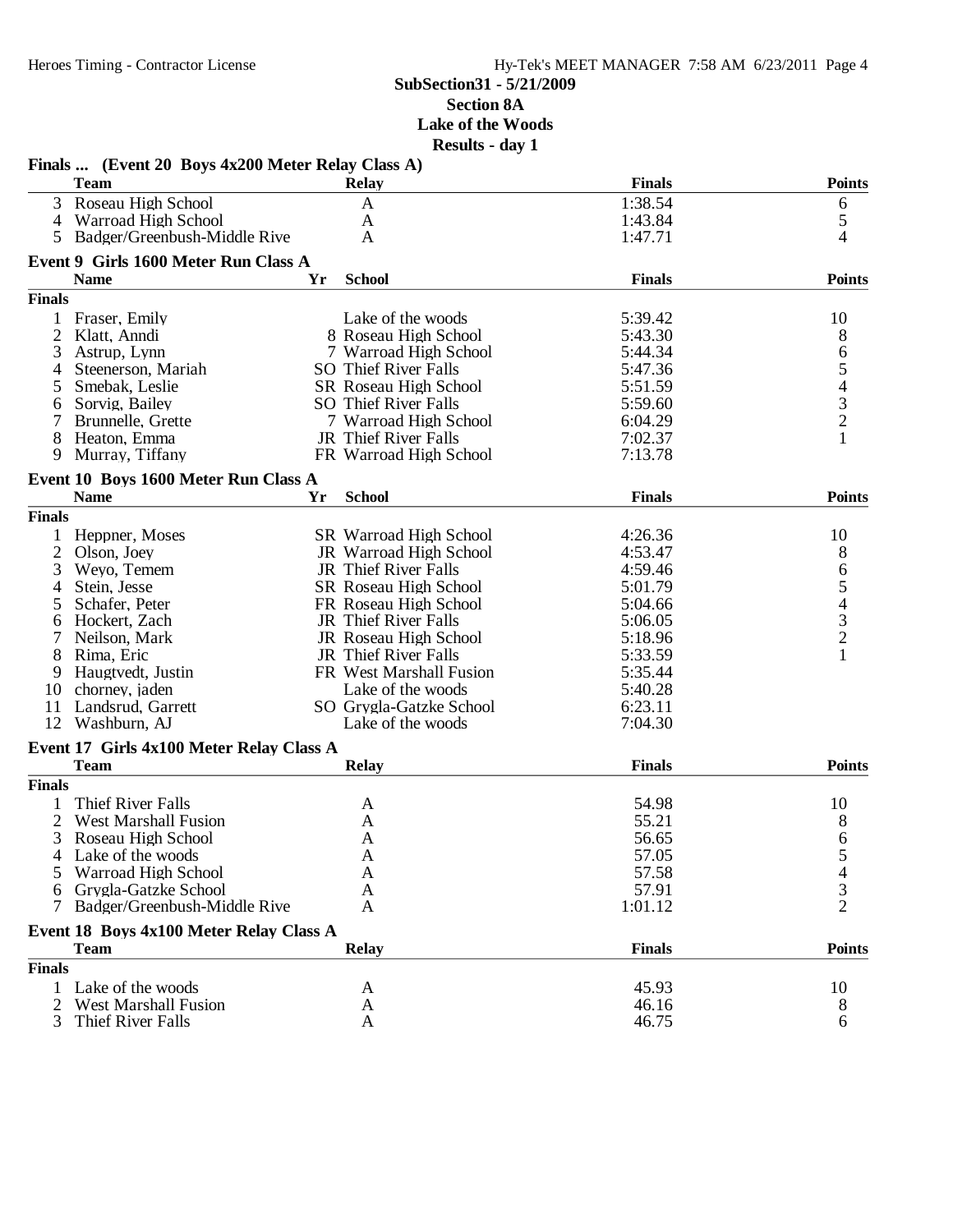|                | <b>Team</b>                              |    | <b>Relay</b>                                     | <b>Finals</b>  |                                                   | <b>Points</b>                                   |
|----------------|------------------------------------------|----|--------------------------------------------------|----------------|---------------------------------------------------|-------------------------------------------------|
|                | 4 Roseau High School                     |    | $\mathbf{A}$                                     | 48.32          |                                                   | 5                                               |
| 5              | Warroad High School                      |    | A                                                | 50.77          |                                                   | 4                                               |
|                | Event 5 Girls 400 Meter Dash Class A     |    |                                                  |                |                                                   |                                                 |
|                | <b>Name</b>                              | Yr | <b>School</b>                                    | <b>Finals</b>  | H#                                                | <b>Points</b>                                   |
| <b>Finals</b>  |                                          |    |                                                  |                |                                                   |                                                 |
| 1              | Hahn, Deidre                             |    | 8 Warroad High School                            | 1:00.92        | 3                                                 | 10                                              |
| $\overline{2}$ | Fraser, Saragh                           |    | Lake of the woods                                | 1:00.96        | 3                                                 | 8                                               |
| 3              | Crummy, Jennifer                         |    | JR West Marshall Fusion                          | 1:03.51        | 3                                                 | 6                                               |
| 4              | Erickson, Katelyn                        |    | Lake of the woods                                | 1:07.88        | 3                                                 |                                                 |
| 5              | Brown, Seneca                            |    | Lake of the woods                                | 1:08.95        | 3                                                 | $\begin{array}{c} 5 \\ 4 \\ 3 \\ 2 \end{array}$ |
| 6              | Olson, Beth                              |    | SO Warroad High School                           | 1:09.70        | 3                                                 |                                                 |
| 7              | Hoff, Katie                              |    | FR Roseau High School                            | 1:09.80        | 3                                                 |                                                 |
| 8              | Sundby, Erin                             |    | FR West Marshall Fusion                          | 1:11.99        | $\overline{c}$                                    | $\mathbf{1}$                                    |
| 9              | Pietras-Swanson, Zoe                     |    | Thief River Falls                                | 1:12.97        | $\mathbf{1}$                                      |                                                 |
| 10             | Simenson, Danielle                       |    | <b>Thief River Falls</b>                         | 1:13.23        |                                                   |                                                 |
| 11             | Medicraft, Kathryn                       |    | SO Roseau High School                            | 1:13.33        | $\begin{array}{c}\n2 \\ 2 \\ 2 \\ 2\n\end{array}$ |                                                 |
| 12             | Moe, Alexis                              |    | 8 Grygla-Gatzke School                           | 1:13.46        |                                                   |                                                 |
| 13             | Staskivige, Sarah                        |    | SO Roseau High School                            | 1:15.53        |                                                   |                                                 |
| 14             | Hoeper, Taylor                           |    | FR West Marshall Fusion                          | 1:17.28        |                                                   |                                                 |
| 15             | Horien, Cheyenne                         |    | Thief River Falls                                | 1:21.31        | $\mathbf{1}$                                      |                                                 |
| 16             | Voytilla, Nicole                         |    | SO Badger/Greenbush-Middle River/                | 1:29.83        | $\mathbf{1}$                                      |                                                 |
|                | Event 6 Boys 400 Meter Dash Class A      |    |                                                  |                |                                                   |                                                 |
|                | <b>Name</b>                              | Yr | <b>School</b>                                    | <b>Finals</b>  | H#                                                | <b>Points</b>                                   |
|                |                                          |    |                                                  |                |                                                   |                                                 |
|                |                                          |    |                                                  |                |                                                   |                                                 |
| <b>Finals</b>  |                                          |    |                                                  |                |                                                   |                                                 |
| 1              | Kerner, Wade                             |    | SO Roseau High School                            | 52.00          | $\overline{\mathbf{c}}$                           | 10                                              |
| $\overline{2}$ | Hagen, Cory                              |    | JR Roseau High School                            | 54.74          |                                                   | 8                                               |
| 3              | Nelson, Kodi                             |    | JR Roseau High School                            | 54.96          |                                                   | 6                                               |
| 4              | Stenson, David                           |    | JR Thief River Falls                             | 55.00          |                                                   |                                                 |
| 5              | Westerlund, JonCarlo                     |    | Lake of the woods                                | 55.02          | $\begin{array}{c} 2 \\ 2 \\ 2 \end{array}$        |                                                 |
| 6              | Ebertowski, Christian                    |    | <b>SO</b> West Marshall Fusion                   | 55.22          | $\overline{c}$                                    |                                                 |
| 7              | Williams, Craig                          |    | FR Thief River Falls                             | 57.64          | 1                                                 | $\begin{array}{c} 5 \\ 4 \\ 3 \\ 2 \end{array}$ |
| 8              | Perius, Alex                             |    | 8 Warroad High School                            | 57.91          | $\overline{2}$                                    | $\mathbf{1}$                                    |
| 9              | Carlson, Zack                            |    | <b>SR</b> West Marshall Fusion                   | 57.93          | 1                                                 |                                                 |
| 10             | Weiland, Mike                            |    | <b>SO</b> West Marshall Fusion                   | 57.98          | 1                                                 |                                                 |
| 11             | Larson, Tai                              |    | SR Warroad High School                           | 58.21          | $\overline{c}$                                    |                                                 |
| 12             | Trontvet, Karter                         |    | <b>SO</b> Thief River Falls                      | 1:00.61        | $\mathbf{1}$                                      |                                                 |
|                | 13 Reierson, Adam                        |    | 8 Badger/Greenbush-Middle River/                 | 1:00.93        | $\mathbf{1}$                                      |                                                 |
|                | 14 Sillanpaa, Jeff                       |    | 8 Badger/Greenbush-Middle River/                 | 1:01.46        | 1                                                 |                                                 |
| 15             | Swedberg, Tim                            |    | JR Warroad High School                           | 1:02.18        | 1                                                 |                                                 |
|                | Event 15 Girls 300 Meter Hurdles Class A |    |                                                  |                |                                                   |                                                 |
|                | <b>Name</b>                              | Yr | <b>School</b>                                    | <b>Finals</b>  | H#                                                | <b>Points</b>                                   |
| <b>Finals</b>  |                                          |    |                                                  |                |                                                   |                                                 |
|                | Kuznia, Sophia                           |    | 8 Badger/Greenbush-Middle River/                 | 52.78          | 2                                                 | 10                                              |
| 2              | Bakken, Kailey                           |    | 50 Thief River Falls                             | 53.75          | $\overline{\mathbf{c}}$                           | 8                                               |
| 3              | Perkins, Savanah<br>Vettel, Chloe        |    | SO Warroad High School<br>SO Warroad High School | 54.10<br>54.33 | $\overline{c}$<br>$\overline{2}$                  | 6<br>5                                          |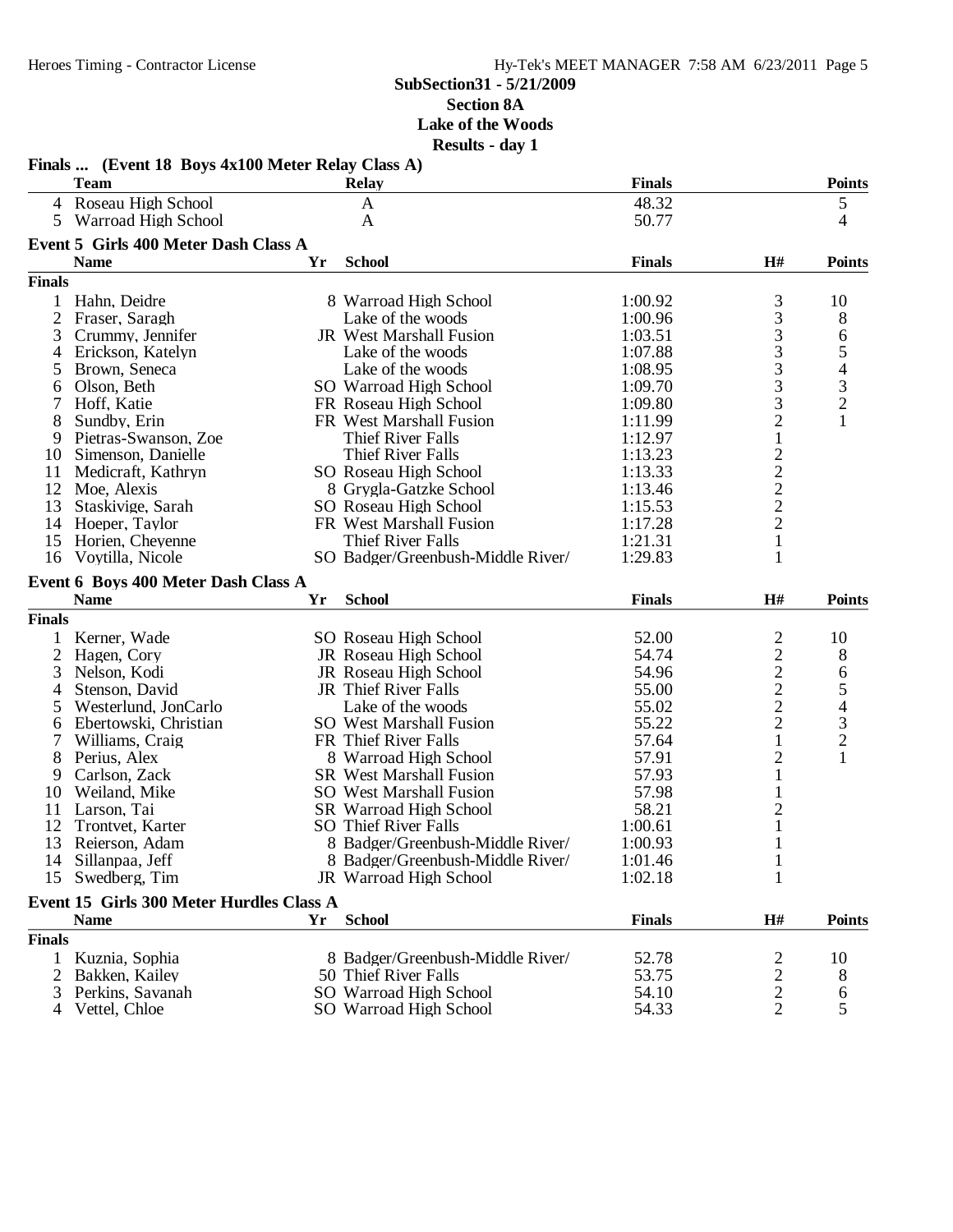#### **SubSection31 - 5/21/2009 Section 8A**

**Lake of the Woods Results - day 1**

| <b>School</b><br>H#<br><b>Name</b><br>Yr<br><b>Finals</b><br>$\mathbf{2}$<br>5 <sup>5</sup><br>54.38<br>Krohn, Courtney<br>FR Badger/Greenbush-Middle River/<br>4<br>$\overline{\mathbf{c}}$<br>$\frac{3}{2}$<br>54.68<br>Holub, Courtney<br>08 West Marshall Fusion<br>6<br>$\overline{c}$<br>55.36<br>Komplein, Ashley<br>FR Roseau High School<br>7<br>$\mathbf{1}$<br>1<br>8<br>Crummy, Becky<br><b>SR</b> West Marshall Fusion<br>55.61<br>$\overline{c}$<br>Demmerly, Cassie<br>SO Warroad High School<br>56.13<br>9<br>56.64<br>$\mathbf{1}$<br>Christensen, Anne<br>Lake of the woods<br>10<br>1<br>11 Davidson, Ashli<br>8 Badger/Greenbush-Middle River/<br>1:00.46<br>Event 16 Boys 300 Meter Hurdles Class A<br><b>School</b><br><b>Name</b><br><b>Finals</b><br>H#<br>Yr<br><b>Finals</b><br>$\overline{\mathbf{c}}$<br>Vandewege, Caleb<br>JR Roseau High School<br>42.44<br>10<br>1<br>$\overline{c}$<br>$\overline{2}$<br>43.57<br>Aakre, Erik<br><b>SR</b> West Marshall Fusion<br>8<br>$\begin{array}{c}\n2 \\ 2 \\ 2 \\ 2\n\end{array}$<br>3<br>46.03<br>6<br>Rhen, Mario<br>JR Badger/Greenbush-Middle River/<br>$\begin{array}{c} 5 \\ 4 \\ 3 \\ 2 \end{array}$<br>Vatnsdal, Eric<br>SR Roseau High School<br>46.48<br>4<br>46.96<br>Paradis, Kirby<br>SO Warroad High School<br>5<br>47.93<br>Heppner, Solomon<br>SO Warroad High School<br>6<br>49.75<br>Dahl, Dillon<br>FR Badger/Greenbush-Middle River/<br>7<br>$\overline{2}$<br>$\mathbf{1}$<br>8<br>Lavalla, chris<br>Lake of the woods<br>50.85<br>FR Thief River Falls<br>53.04<br>$\mathbf{1}$<br>9<br>Sagstuen, Nathan<br>$\mathbf{1}$<br>Quinn, Anthony<br>JR Warroad High School<br>54.26<br>10<br><b>Event 7 Girls 800 Meter Run Class A</b><br><b>School</b><br><b>Finals</b><br><b>Name</b><br>Yr<br><b>Finals</b><br>2:27.59<br>1 Pahlen, JaNae<br>JR Roseau High School<br>10<br>$\overline{2}$<br>2:29.54<br>8<br>Fraser, Saragh<br>Lake of the woods<br>654321<br>2:34.18<br>3<br>Crummy, Nicole<br>FR West Marshall Fusion<br>2:37.72<br>Marken, Jessi<br>Lake of the woods<br>$\overline{4}$<br>FR Badger/Greenbush-Middle River/<br>2:38.54<br>Monsebroten, Hanna<br>5<br>Nygren, Renee<br>SR Roseau High School<br>2:43.07<br>6<br>FR Thief River Falls<br>7<br>Guzek, Lindsey<br>2:44.29<br>8<br><b>SO</b> Thief River Falls<br>2:48.91<br>Sorvig, Bailey<br>9<br>Steenerson, Mariah<br><b>SO</b> Thief River Falls<br>2:49.00<br>2:51.57<br>Heppner, Susie<br>8 Warroad High School<br>10<br>11<br>Carlson, Nikki<br>2:53.70<br>SO Warroad High School<br>12<br>Lee, Molly<br>FR Roseau High School<br>2:56.96<br>13<br>Erickson, Alexandra<br>08 West Marshall Fusion<br>2:59.96<br>14 Heneman, Kaitlyn<br>FR Warroad High School<br>3:03.14<br>Event 8 Boys 800 Meter Run Class A<br><b>School</b><br><b>Finals</b><br><b>Name</b><br>Yr<br><b>Finals</b><br>1:57.30<br>10<br>Heppner, Moses<br><b>SR</b> Warroad High School<br>SR Roseau High School<br>2:06.84<br>2<br>Kriel, Gannon<br>8<br>6<br>5<br>4<br>Lansing, Andrew<br>FR West Marshall Fusion<br>2:10.95<br>3<br>Rokke, Chris<br>SR Badger/Greenbush-Middle River/<br>2:15.45<br>4<br>2:17.74<br>smart, josh<br>Lake of the woods<br>5<br>3<br>SO Roseau High School<br>2:19.11<br>Leverington, Ryan<br>6 | Finals  (Event 15 Girls 300 Meter Hurdles Class A) | $\bf{1}$ $\bf{1}$ |  |               |
|-------------------------------------------------------------------------------------------------------------------------------------------------------------------------------------------------------------------------------------------------------------------------------------------------------------------------------------------------------------------------------------------------------------------------------------------------------------------------------------------------------------------------------------------------------------------------------------------------------------------------------------------------------------------------------------------------------------------------------------------------------------------------------------------------------------------------------------------------------------------------------------------------------------------------------------------------------------------------------------------------------------------------------------------------------------------------------------------------------------------------------------------------------------------------------------------------------------------------------------------------------------------------------------------------------------------------------------------------------------------------------------------------------------------------------------------------------------------------------------------------------------------------------------------------------------------------------------------------------------------------------------------------------------------------------------------------------------------------------------------------------------------------------------------------------------------------------------------------------------------------------------------------------------------------------------------------------------------------------------------------------------------------------------------------------------------------------------------------------------------------------------------------------------------------------------------------------------------------------------------------------------------------------------------------------------------------------------------------------------------------------------------------------------------------------------------------------------------------------------------------------------------------------------------------------------------------------------------------------------------------------------------------------------------------------------------------------------------------------------------------------------------------------------------------------------------------------------------------------------------------------------------------------------------------------------------------------------------------------------------------------------------------------------------------------------------------------------------------------------------------------------------------------------------------------------------------------------------------------------------------------------------------|----------------------------------------------------|-------------------|--|---------------|
|                                                                                                                                                                                                                                                                                                                                                                                                                                                                                                                                                                                                                                                                                                                                                                                                                                                                                                                                                                                                                                                                                                                                                                                                                                                                                                                                                                                                                                                                                                                                                                                                                                                                                                                                                                                                                                                                                                                                                                                                                                                                                                                                                                                                                                                                                                                                                                                                                                                                                                                                                                                                                                                                                                                                                                                                                                                                                                                                                                                                                                                                                                                                                                                                                                                                         |                                                    |                   |  | <b>Points</b> |
|                                                                                                                                                                                                                                                                                                                                                                                                                                                                                                                                                                                                                                                                                                                                                                                                                                                                                                                                                                                                                                                                                                                                                                                                                                                                                                                                                                                                                                                                                                                                                                                                                                                                                                                                                                                                                                                                                                                                                                                                                                                                                                                                                                                                                                                                                                                                                                                                                                                                                                                                                                                                                                                                                                                                                                                                                                                                                                                                                                                                                                                                                                                                                                                                                                                                         |                                                    |                   |  |               |
|                                                                                                                                                                                                                                                                                                                                                                                                                                                                                                                                                                                                                                                                                                                                                                                                                                                                                                                                                                                                                                                                                                                                                                                                                                                                                                                                                                                                                                                                                                                                                                                                                                                                                                                                                                                                                                                                                                                                                                                                                                                                                                                                                                                                                                                                                                                                                                                                                                                                                                                                                                                                                                                                                                                                                                                                                                                                                                                                                                                                                                                                                                                                                                                                                                                                         |                                                    |                   |  |               |
|                                                                                                                                                                                                                                                                                                                                                                                                                                                                                                                                                                                                                                                                                                                                                                                                                                                                                                                                                                                                                                                                                                                                                                                                                                                                                                                                                                                                                                                                                                                                                                                                                                                                                                                                                                                                                                                                                                                                                                                                                                                                                                                                                                                                                                                                                                                                                                                                                                                                                                                                                                                                                                                                                                                                                                                                                                                                                                                                                                                                                                                                                                                                                                                                                                                                         |                                                    |                   |  |               |
|                                                                                                                                                                                                                                                                                                                                                                                                                                                                                                                                                                                                                                                                                                                                                                                                                                                                                                                                                                                                                                                                                                                                                                                                                                                                                                                                                                                                                                                                                                                                                                                                                                                                                                                                                                                                                                                                                                                                                                                                                                                                                                                                                                                                                                                                                                                                                                                                                                                                                                                                                                                                                                                                                                                                                                                                                                                                                                                                                                                                                                                                                                                                                                                                                                                                         |                                                    |                   |  |               |
|                                                                                                                                                                                                                                                                                                                                                                                                                                                                                                                                                                                                                                                                                                                                                                                                                                                                                                                                                                                                                                                                                                                                                                                                                                                                                                                                                                                                                                                                                                                                                                                                                                                                                                                                                                                                                                                                                                                                                                                                                                                                                                                                                                                                                                                                                                                                                                                                                                                                                                                                                                                                                                                                                                                                                                                                                                                                                                                                                                                                                                                                                                                                                                                                                                                                         |                                                    |                   |  |               |
|                                                                                                                                                                                                                                                                                                                                                                                                                                                                                                                                                                                                                                                                                                                                                                                                                                                                                                                                                                                                                                                                                                                                                                                                                                                                                                                                                                                                                                                                                                                                                                                                                                                                                                                                                                                                                                                                                                                                                                                                                                                                                                                                                                                                                                                                                                                                                                                                                                                                                                                                                                                                                                                                                                                                                                                                                                                                                                                                                                                                                                                                                                                                                                                                                                                                         |                                                    |                   |  |               |
|                                                                                                                                                                                                                                                                                                                                                                                                                                                                                                                                                                                                                                                                                                                                                                                                                                                                                                                                                                                                                                                                                                                                                                                                                                                                                                                                                                                                                                                                                                                                                                                                                                                                                                                                                                                                                                                                                                                                                                                                                                                                                                                                                                                                                                                                                                                                                                                                                                                                                                                                                                                                                                                                                                                                                                                                                                                                                                                                                                                                                                                                                                                                                                                                                                                                         |                                                    |                   |  |               |
|                                                                                                                                                                                                                                                                                                                                                                                                                                                                                                                                                                                                                                                                                                                                                                                                                                                                                                                                                                                                                                                                                                                                                                                                                                                                                                                                                                                                                                                                                                                                                                                                                                                                                                                                                                                                                                                                                                                                                                                                                                                                                                                                                                                                                                                                                                                                                                                                                                                                                                                                                                                                                                                                                                                                                                                                                                                                                                                                                                                                                                                                                                                                                                                                                                                                         |                                                    |                   |  |               |
|                                                                                                                                                                                                                                                                                                                                                                                                                                                                                                                                                                                                                                                                                                                                                                                                                                                                                                                                                                                                                                                                                                                                                                                                                                                                                                                                                                                                                                                                                                                                                                                                                                                                                                                                                                                                                                                                                                                                                                                                                                                                                                                                                                                                                                                                                                                                                                                                                                                                                                                                                                                                                                                                                                                                                                                                                                                                                                                                                                                                                                                                                                                                                                                                                                                                         |                                                    |                   |  | <b>Points</b> |
|                                                                                                                                                                                                                                                                                                                                                                                                                                                                                                                                                                                                                                                                                                                                                                                                                                                                                                                                                                                                                                                                                                                                                                                                                                                                                                                                                                                                                                                                                                                                                                                                                                                                                                                                                                                                                                                                                                                                                                                                                                                                                                                                                                                                                                                                                                                                                                                                                                                                                                                                                                                                                                                                                                                                                                                                                                                                                                                                                                                                                                                                                                                                                                                                                                                                         |                                                    |                   |  |               |
|                                                                                                                                                                                                                                                                                                                                                                                                                                                                                                                                                                                                                                                                                                                                                                                                                                                                                                                                                                                                                                                                                                                                                                                                                                                                                                                                                                                                                                                                                                                                                                                                                                                                                                                                                                                                                                                                                                                                                                                                                                                                                                                                                                                                                                                                                                                                                                                                                                                                                                                                                                                                                                                                                                                                                                                                                                                                                                                                                                                                                                                                                                                                                                                                                                                                         |                                                    |                   |  |               |
|                                                                                                                                                                                                                                                                                                                                                                                                                                                                                                                                                                                                                                                                                                                                                                                                                                                                                                                                                                                                                                                                                                                                                                                                                                                                                                                                                                                                                                                                                                                                                                                                                                                                                                                                                                                                                                                                                                                                                                                                                                                                                                                                                                                                                                                                                                                                                                                                                                                                                                                                                                                                                                                                                                                                                                                                                                                                                                                                                                                                                                                                                                                                                                                                                                                                         |                                                    |                   |  |               |
|                                                                                                                                                                                                                                                                                                                                                                                                                                                                                                                                                                                                                                                                                                                                                                                                                                                                                                                                                                                                                                                                                                                                                                                                                                                                                                                                                                                                                                                                                                                                                                                                                                                                                                                                                                                                                                                                                                                                                                                                                                                                                                                                                                                                                                                                                                                                                                                                                                                                                                                                                                                                                                                                                                                                                                                                                                                                                                                                                                                                                                                                                                                                                                                                                                                                         |                                                    |                   |  |               |
|                                                                                                                                                                                                                                                                                                                                                                                                                                                                                                                                                                                                                                                                                                                                                                                                                                                                                                                                                                                                                                                                                                                                                                                                                                                                                                                                                                                                                                                                                                                                                                                                                                                                                                                                                                                                                                                                                                                                                                                                                                                                                                                                                                                                                                                                                                                                                                                                                                                                                                                                                                                                                                                                                                                                                                                                                                                                                                                                                                                                                                                                                                                                                                                                                                                                         |                                                    |                   |  |               |
|                                                                                                                                                                                                                                                                                                                                                                                                                                                                                                                                                                                                                                                                                                                                                                                                                                                                                                                                                                                                                                                                                                                                                                                                                                                                                                                                                                                                                                                                                                                                                                                                                                                                                                                                                                                                                                                                                                                                                                                                                                                                                                                                                                                                                                                                                                                                                                                                                                                                                                                                                                                                                                                                                                                                                                                                                                                                                                                                                                                                                                                                                                                                                                                                                                                                         |                                                    |                   |  |               |
|                                                                                                                                                                                                                                                                                                                                                                                                                                                                                                                                                                                                                                                                                                                                                                                                                                                                                                                                                                                                                                                                                                                                                                                                                                                                                                                                                                                                                                                                                                                                                                                                                                                                                                                                                                                                                                                                                                                                                                                                                                                                                                                                                                                                                                                                                                                                                                                                                                                                                                                                                                                                                                                                                                                                                                                                                                                                                                                                                                                                                                                                                                                                                                                                                                                                         |                                                    |                   |  |               |
|                                                                                                                                                                                                                                                                                                                                                                                                                                                                                                                                                                                                                                                                                                                                                                                                                                                                                                                                                                                                                                                                                                                                                                                                                                                                                                                                                                                                                                                                                                                                                                                                                                                                                                                                                                                                                                                                                                                                                                                                                                                                                                                                                                                                                                                                                                                                                                                                                                                                                                                                                                                                                                                                                                                                                                                                                                                                                                                                                                                                                                                                                                                                                                                                                                                                         |                                                    |                   |  |               |
|                                                                                                                                                                                                                                                                                                                                                                                                                                                                                                                                                                                                                                                                                                                                                                                                                                                                                                                                                                                                                                                                                                                                                                                                                                                                                                                                                                                                                                                                                                                                                                                                                                                                                                                                                                                                                                                                                                                                                                                                                                                                                                                                                                                                                                                                                                                                                                                                                                                                                                                                                                                                                                                                                                                                                                                                                                                                                                                                                                                                                                                                                                                                                                                                                                                                         |                                                    |                   |  |               |
|                                                                                                                                                                                                                                                                                                                                                                                                                                                                                                                                                                                                                                                                                                                                                                                                                                                                                                                                                                                                                                                                                                                                                                                                                                                                                                                                                                                                                                                                                                                                                                                                                                                                                                                                                                                                                                                                                                                                                                                                                                                                                                                                                                                                                                                                                                                                                                                                                                                                                                                                                                                                                                                                                                                                                                                                                                                                                                                                                                                                                                                                                                                                                                                                                                                                         |                                                    |                   |  |               |
|                                                                                                                                                                                                                                                                                                                                                                                                                                                                                                                                                                                                                                                                                                                                                                                                                                                                                                                                                                                                                                                                                                                                                                                                                                                                                                                                                                                                                                                                                                                                                                                                                                                                                                                                                                                                                                                                                                                                                                                                                                                                                                                                                                                                                                                                                                                                                                                                                                                                                                                                                                                                                                                                                                                                                                                                                                                                                                                                                                                                                                                                                                                                                                                                                                                                         |                                                    |                   |  |               |
|                                                                                                                                                                                                                                                                                                                                                                                                                                                                                                                                                                                                                                                                                                                                                                                                                                                                                                                                                                                                                                                                                                                                                                                                                                                                                                                                                                                                                                                                                                                                                                                                                                                                                                                                                                                                                                                                                                                                                                                                                                                                                                                                                                                                                                                                                                                                                                                                                                                                                                                                                                                                                                                                                                                                                                                                                                                                                                                                                                                                                                                                                                                                                                                                                                                                         |                                                    |                   |  |               |
|                                                                                                                                                                                                                                                                                                                                                                                                                                                                                                                                                                                                                                                                                                                                                                                                                                                                                                                                                                                                                                                                                                                                                                                                                                                                                                                                                                                                                                                                                                                                                                                                                                                                                                                                                                                                                                                                                                                                                                                                                                                                                                                                                                                                                                                                                                                                                                                                                                                                                                                                                                                                                                                                                                                                                                                                                                                                                                                                                                                                                                                                                                                                                                                                                                                                         |                                                    |                   |  | <b>Points</b> |
|                                                                                                                                                                                                                                                                                                                                                                                                                                                                                                                                                                                                                                                                                                                                                                                                                                                                                                                                                                                                                                                                                                                                                                                                                                                                                                                                                                                                                                                                                                                                                                                                                                                                                                                                                                                                                                                                                                                                                                                                                                                                                                                                                                                                                                                                                                                                                                                                                                                                                                                                                                                                                                                                                                                                                                                                                                                                                                                                                                                                                                                                                                                                                                                                                                                                         |                                                    |                   |  |               |
|                                                                                                                                                                                                                                                                                                                                                                                                                                                                                                                                                                                                                                                                                                                                                                                                                                                                                                                                                                                                                                                                                                                                                                                                                                                                                                                                                                                                                                                                                                                                                                                                                                                                                                                                                                                                                                                                                                                                                                                                                                                                                                                                                                                                                                                                                                                                                                                                                                                                                                                                                                                                                                                                                                                                                                                                                                                                                                                                                                                                                                                                                                                                                                                                                                                                         |                                                    |                   |  |               |
|                                                                                                                                                                                                                                                                                                                                                                                                                                                                                                                                                                                                                                                                                                                                                                                                                                                                                                                                                                                                                                                                                                                                                                                                                                                                                                                                                                                                                                                                                                                                                                                                                                                                                                                                                                                                                                                                                                                                                                                                                                                                                                                                                                                                                                                                                                                                                                                                                                                                                                                                                                                                                                                                                                                                                                                                                                                                                                                                                                                                                                                                                                                                                                                                                                                                         |                                                    |                   |  |               |
|                                                                                                                                                                                                                                                                                                                                                                                                                                                                                                                                                                                                                                                                                                                                                                                                                                                                                                                                                                                                                                                                                                                                                                                                                                                                                                                                                                                                                                                                                                                                                                                                                                                                                                                                                                                                                                                                                                                                                                                                                                                                                                                                                                                                                                                                                                                                                                                                                                                                                                                                                                                                                                                                                                                                                                                                                                                                                                                                                                                                                                                                                                                                                                                                                                                                         |                                                    |                   |  |               |
|                                                                                                                                                                                                                                                                                                                                                                                                                                                                                                                                                                                                                                                                                                                                                                                                                                                                                                                                                                                                                                                                                                                                                                                                                                                                                                                                                                                                                                                                                                                                                                                                                                                                                                                                                                                                                                                                                                                                                                                                                                                                                                                                                                                                                                                                                                                                                                                                                                                                                                                                                                                                                                                                                                                                                                                                                                                                                                                                                                                                                                                                                                                                                                                                                                                                         |                                                    |                   |  |               |
|                                                                                                                                                                                                                                                                                                                                                                                                                                                                                                                                                                                                                                                                                                                                                                                                                                                                                                                                                                                                                                                                                                                                                                                                                                                                                                                                                                                                                                                                                                                                                                                                                                                                                                                                                                                                                                                                                                                                                                                                                                                                                                                                                                                                                                                                                                                                                                                                                                                                                                                                                                                                                                                                                                                                                                                                                                                                                                                                                                                                                                                                                                                                                                                                                                                                         |                                                    |                   |  |               |
|                                                                                                                                                                                                                                                                                                                                                                                                                                                                                                                                                                                                                                                                                                                                                                                                                                                                                                                                                                                                                                                                                                                                                                                                                                                                                                                                                                                                                                                                                                                                                                                                                                                                                                                                                                                                                                                                                                                                                                                                                                                                                                                                                                                                                                                                                                                                                                                                                                                                                                                                                                                                                                                                                                                                                                                                                                                                                                                                                                                                                                                                                                                                                                                                                                                                         |                                                    |                   |  |               |
|                                                                                                                                                                                                                                                                                                                                                                                                                                                                                                                                                                                                                                                                                                                                                                                                                                                                                                                                                                                                                                                                                                                                                                                                                                                                                                                                                                                                                                                                                                                                                                                                                                                                                                                                                                                                                                                                                                                                                                                                                                                                                                                                                                                                                                                                                                                                                                                                                                                                                                                                                                                                                                                                                                                                                                                                                                                                                                                                                                                                                                                                                                                                                                                                                                                                         |                                                    |                   |  |               |
|                                                                                                                                                                                                                                                                                                                                                                                                                                                                                                                                                                                                                                                                                                                                                                                                                                                                                                                                                                                                                                                                                                                                                                                                                                                                                                                                                                                                                                                                                                                                                                                                                                                                                                                                                                                                                                                                                                                                                                                                                                                                                                                                                                                                                                                                                                                                                                                                                                                                                                                                                                                                                                                                                                                                                                                                                                                                                                                                                                                                                                                                                                                                                                                                                                                                         |                                                    |                   |  |               |
|                                                                                                                                                                                                                                                                                                                                                                                                                                                                                                                                                                                                                                                                                                                                                                                                                                                                                                                                                                                                                                                                                                                                                                                                                                                                                                                                                                                                                                                                                                                                                                                                                                                                                                                                                                                                                                                                                                                                                                                                                                                                                                                                                                                                                                                                                                                                                                                                                                                                                                                                                                                                                                                                                                                                                                                                                                                                                                                                                                                                                                                                                                                                                                                                                                                                         |                                                    |                   |  |               |
|                                                                                                                                                                                                                                                                                                                                                                                                                                                                                                                                                                                                                                                                                                                                                                                                                                                                                                                                                                                                                                                                                                                                                                                                                                                                                                                                                                                                                                                                                                                                                                                                                                                                                                                                                                                                                                                                                                                                                                                                                                                                                                                                                                                                                                                                                                                                                                                                                                                                                                                                                                                                                                                                                                                                                                                                                                                                                                                                                                                                                                                                                                                                                                                                                                                                         |                                                    |                   |  |               |
|                                                                                                                                                                                                                                                                                                                                                                                                                                                                                                                                                                                                                                                                                                                                                                                                                                                                                                                                                                                                                                                                                                                                                                                                                                                                                                                                                                                                                                                                                                                                                                                                                                                                                                                                                                                                                                                                                                                                                                                                                                                                                                                                                                                                                                                                                                                                                                                                                                                                                                                                                                                                                                                                                                                                                                                                                                                                                                                                                                                                                                                                                                                                                                                                                                                                         |                                                    |                   |  |               |
|                                                                                                                                                                                                                                                                                                                                                                                                                                                                                                                                                                                                                                                                                                                                                                                                                                                                                                                                                                                                                                                                                                                                                                                                                                                                                                                                                                                                                                                                                                                                                                                                                                                                                                                                                                                                                                                                                                                                                                                                                                                                                                                                                                                                                                                                                                                                                                                                                                                                                                                                                                                                                                                                                                                                                                                                                                                                                                                                                                                                                                                                                                                                                                                                                                                                         |                                                    |                   |  |               |
|                                                                                                                                                                                                                                                                                                                                                                                                                                                                                                                                                                                                                                                                                                                                                                                                                                                                                                                                                                                                                                                                                                                                                                                                                                                                                                                                                                                                                                                                                                                                                                                                                                                                                                                                                                                                                                                                                                                                                                                                                                                                                                                                                                                                                                                                                                                                                                                                                                                                                                                                                                                                                                                                                                                                                                                                                                                                                                                                                                                                                                                                                                                                                                                                                                                                         |                                                    |                   |  |               |
|                                                                                                                                                                                                                                                                                                                                                                                                                                                                                                                                                                                                                                                                                                                                                                                                                                                                                                                                                                                                                                                                                                                                                                                                                                                                                                                                                                                                                                                                                                                                                                                                                                                                                                                                                                                                                                                                                                                                                                                                                                                                                                                                                                                                                                                                                                                                                                                                                                                                                                                                                                                                                                                                                                                                                                                                                                                                                                                                                                                                                                                                                                                                                                                                                                                                         |                                                    |                   |  |               |
|                                                                                                                                                                                                                                                                                                                                                                                                                                                                                                                                                                                                                                                                                                                                                                                                                                                                                                                                                                                                                                                                                                                                                                                                                                                                                                                                                                                                                                                                                                                                                                                                                                                                                                                                                                                                                                                                                                                                                                                                                                                                                                                                                                                                                                                                                                                                                                                                                                                                                                                                                                                                                                                                                                                                                                                                                                                                                                                                                                                                                                                                                                                                                                                                                                                                         |                                                    |                   |  |               |
|                                                                                                                                                                                                                                                                                                                                                                                                                                                                                                                                                                                                                                                                                                                                                                                                                                                                                                                                                                                                                                                                                                                                                                                                                                                                                                                                                                                                                                                                                                                                                                                                                                                                                                                                                                                                                                                                                                                                                                                                                                                                                                                                                                                                                                                                                                                                                                                                                                                                                                                                                                                                                                                                                                                                                                                                                                                                                                                                                                                                                                                                                                                                                                                                                                                                         |                                                    |                   |  | <b>Points</b> |
|                                                                                                                                                                                                                                                                                                                                                                                                                                                                                                                                                                                                                                                                                                                                                                                                                                                                                                                                                                                                                                                                                                                                                                                                                                                                                                                                                                                                                                                                                                                                                                                                                                                                                                                                                                                                                                                                                                                                                                                                                                                                                                                                                                                                                                                                                                                                                                                                                                                                                                                                                                                                                                                                                                                                                                                                                                                                                                                                                                                                                                                                                                                                                                                                                                                                         |                                                    |                   |  |               |
|                                                                                                                                                                                                                                                                                                                                                                                                                                                                                                                                                                                                                                                                                                                                                                                                                                                                                                                                                                                                                                                                                                                                                                                                                                                                                                                                                                                                                                                                                                                                                                                                                                                                                                                                                                                                                                                                                                                                                                                                                                                                                                                                                                                                                                                                                                                                                                                                                                                                                                                                                                                                                                                                                                                                                                                                                                                                                                                                                                                                                                                                                                                                                                                                                                                                         |                                                    |                   |  |               |
|                                                                                                                                                                                                                                                                                                                                                                                                                                                                                                                                                                                                                                                                                                                                                                                                                                                                                                                                                                                                                                                                                                                                                                                                                                                                                                                                                                                                                                                                                                                                                                                                                                                                                                                                                                                                                                                                                                                                                                                                                                                                                                                                                                                                                                                                                                                                                                                                                                                                                                                                                                                                                                                                                                                                                                                                                                                                                                                                                                                                                                                                                                                                                                                                                                                                         |                                                    |                   |  |               |
|                                                                                                                                                                                                                                                                                                                                                                                                                                                                                                                                                                                                                                                                                                                                                                                                                                                                                                                                                                                                                                                                                                                                                                                                                                                                                                                                                                                                                                                                                                                                                                                                                                                                                                                                                                                                                                                                                                                                                                                                                                                                                                                                                                                                                                                                                                                                                                                                                                                                                                                                                                                                                                                                                                                                                                                                                                                                                                                                                                                                                                                                                                                                                                                                                                                                         |                                                    |                   |  |               |
|                                                                                                                                                                                                                                                                                                                                                                                                                                                                                                                                                                                                                                                                                                                                                                                                                                                                                                                                                                                                                                                                                                                                                                                                                                                                                                                                                                                                                                                                                                                                                                                                                                                                                                                                                                                                                                                                                                                                                                                                                                                                                                                                                                                                                                                                                                                                                                                                                                                                                                                                                                                                                                                                                                                                                                                                                                                                                                                                                                                                                                                                                                                                                                                                                                                                         |                                                    |                   |  |               |
|                                                                                                                                                                                                                                                                                                                                                                                                                                                                                                                                                                                                                                                                                                                                                                                                                                                                                                                                                                                                                                                                                                                                                                                                                                                                                                                                                                                                                                                                                                                                                                                                                                                                                                                                                                                                                                                                                                                                                                                                                                                                                                                                                                                                                                                                                                                                                                                                                                                                                                                                                                                                                                                                                                                                                                                                                                                                                                                                                                                                                                                                                                                                                                                                                                                                         |                                                    |                   |  |               |
|                                                                                                                                                                                                                                                                                                                                                                                                                                                                                                                                                                                                                                                                                                                                                                                                                                                                                                                                                                                                                                                                                                                                                                                                                                                                                                                                                                                                                                                                                                                                                                                                                                                                                                                                                                                                                                                                                                                                                                                                                                                                                                                                                                                                                                                                                                                                                                                                                                                                                                                                                                                                                                                                                                                                                                                                                                                                                                                                                                                                                                                                                                                                                                                                                                                                         |                                                    |                   |  |               |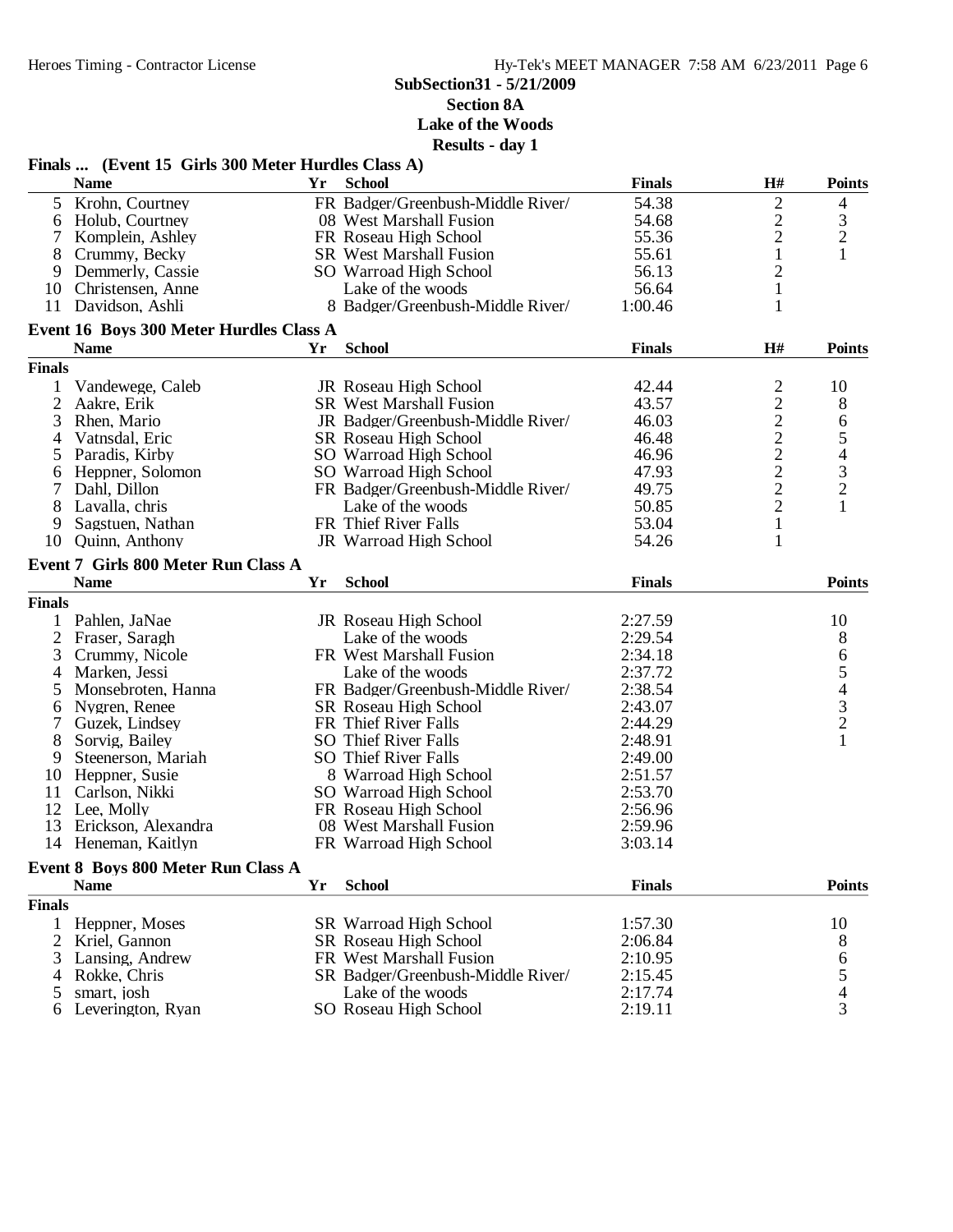# **SubSection31 - 5/21/2009 Section 8A Lake of the Woods**

**Results - day 1**

| <b>School</b><br><b>Points</b><br><b>Name</b><br>Yr<br><b>Finals</b><br>7<br>Schafer, Peter<br>2:19.12<br>2<br>FR Roseau High School<br>8<br>2:23.59<br>$\mathbf{1}$<br>JR Thief River Falls<br>Stenson, David<br>JR Thief River Falls<br>2:23.65<br>9<br>Brateng, Erik<br>2:29.59<br>Polchow, Brandon<br><b>SR</b> West Marshall Fusion<br>10<br>2:32.54<br>11<br>Perius, Alex<br>8 Warroad High School<br>12<br>2:33.19<br>Hockert, Zach<br>JR Thief River Falls<br>13<br>2:39.11<br>Sparby, Keith<br>FR Grygla-Gatzke School<br>Event 3 Girls 200 Meter Dash Class A<br><b>School</b><br><b>Name</b><br>Yr<br><b>Finals</b><br>Wind<br>H#<br><b>Points</b><br><b>Finals</b><br><b>NWI</b><br>$\overline{c}$<br>1<br>Ogden, Kailee<br>SO Warroad High School<br>27.94<br>10<br>$\mathbf{2}$<br>$\overline{2}$<br>28.27<br><b>NWI</b><br>8<br>Hahn, Deidre<br>8 Warroad High School<br>$\mathbf{2}$<br>3<br>6<br>JR Roseau High School<br>28.99<br><b>NWI</b><br>Kelly, Hayley<br>5<br>$\overline{c}$<br><b>NWI</b><br>Aune, Robyn<br>JR Badger/Greenbush-Middle River/<br>29.01<br>4<br>$\overline{4}$<br>$\sqrt{2}$<br>29.67<br><b>NWI</b><br>Gracza, Rose<br>FR Roseau High School<br>5<br>$\frac{3}{2}$<br>$\sqrt{2}$<br>30.22<br><b>NWI</b><br>Kotts, Courtney<br>08 West Marshall Fusion<br>6<br>$\sqrt{2}$<br>JR Thief River Falls<br>30.61<br><b>NWI</b><br>Bruggeman, Paige<br>7<br>$\mathbf{1}$<br>$\mathbf{2}$<br>8<br>SO Badger/Greenbush-Middle River/<br>30.66<br><b>NWI</b><br>Baier, Taylor<br>$\mathbf{1}$<br>30.73<br><b>NWI</b><br>9<br>Mlodzik, Kristen<br>SR Roseau High School<br>$\mathbf{1}$<br>JR Thief River Falls<br>31.23<br><b>NWI</b><br>10<br>Joppru, Caitlin<br>$\mathbf{1}$<br>SO Thief River Falls<br>31.33<br><b>NWI</b><br>11<br>Bakken, Emi<br>12<br>31.70<br><b>NWI</b><br>$\mathbf{1}$<br>Sundby, Erin<br>FR West Marshall Fusion<br>13<br>32.75<br><b>NWI</b><br>$\mathbf{1}$<br>Vaagen, Carly<br>Lake of the woods<br>33.47<br><b>NWI</b><br>$\mathbf{1}$<br>14<br>Hoeper, Taylor<br>FR West Marshall Fusion<br><b>NWI</b><br>1<br>15<br>Fish, Tiffany<br>SO Warroad High School<br>33.50<br>Event 4 Boys 200 Meter Dash Class A<br><b>School</b><br>Wind<br>H#<br><b>Points</b><br><b>Name</b><br>Yr<br><b>Finals</b><br><b>Finals</b><br>3<br><b>NWI</b><br>10<br>Kerner, Wade<br>SO Roseau High School<br>23.62<br>3<br>$\overline{c}$<br>23.63<br><b>NWI</b><br>8<br>Gustafson, Ryan<br>Lake of the woods<br>3<br>6<br><b>NWI</b><br>3<br>Lake of the woods<br>24.67<br>hasburgen, cody<br>5<br>3<br><b>NWI</b><br>Vandewege, Caleb<br>JR Roseau High School<br>25.02<br>4<br>3<br>$\begin{array}{c} 4 \\ 3 \\ 2 \end{array}$<br>25.17<br><b>NWI</b><br>5<br>Olson, Dillon<br>SO Grygla-Gatzke School<br>3<br>25.32<br>Novak, Chris<br>Lake of the woods<br><b>NWI</b><br>6<br>3<br>7<br>25.35<br><b>NWI</b><br>Goodwin, Lucas<br><b>JR</b> West Marshall Fusion<br>$\mathbf{1}$<br>3<br><b>NWI</b><br>8<br>JR Roseau High School<br>25.37<br>Hamm, Jarvis<br>Paradis, Kirby<br>SO Warroad High School<br>25.68<br><b>NWI</b><br>2<br>9<br>$\overline{\mathbf{c}}$<br><b>SR</b> West Marshall Fusion<br>25.80<br><b>NWI</b><br>10<br>Gubrud, Ben<br>$\overline{c}$<br>25.87<br><b>NWI</b><br>11<br>Yaggie, Aaron<br>JR Thief River Falls<br>$\overline{c}$<br>25.98<br><b>NWI</b><br>12<br>Simenson, Riley<br>JR Thief River Falls<br>$\overline{2}$<br>13<br>SR Warroad High School<br>26.00<br><b>NWI</b><br>Maxwell, Ryan<br>$\mathbf{1}$<br>FR Thief River Falls<br>26.19<br><b>NWI</b><br>14<br>Hutton, Ryan<br>$\overline{c}$<br><b>NWI</b><br>15<br>Modahl, Ryan<br>FR Badger/Greenbush-Middle River/<br>26.92<br>$\overline{2}$<br>27.22<br><b>NWI</b><br>Sillanpaa, Jeff<br>8 Badger/Greenbush-Middle River/<br>16<br>Saurdif, Jon<br>27.43<br><b>NWI</b><br>2<br>17<br>JR Warroad High School<br>FR Badger/Greenbush-Middle River/ |    | Finals  (Event 8 Boys 800 Meter Run Class A) |  |       |            |              |  |
|--------------------------------------------------------------------------------------------------------------------------------------------------------------------------------------------------------------------------------------------------------------------------------------------------------------------------------------------------------------------------------------------------------------------------------------------------------------------------------------------------------------------------------------------------------------------------------------------------------------------------------------------------------------------------------------------------------------------------------------------------------------------------------------------------------------------------------------------------------------------------------------------------------------------------------------------------------------------------------------------------------------------------------------------------------------------------------------------------------------------------------------------------------------------------------------------------------------------------------------------------------------------------------------------------------------------------------------------------------------------------------------------------------------------------------------------------------------------------------------------------------------------------------------------------------------------------------------------------------------------------------------------------------------------------------------------------------------------------------------------------------------------------------------------------------------------------------------------------------------------------------------------------------------------------------------------------------------------------------------------------------------------------------------------------------------------------------------------------------------------------------------------------------------------------------------------------------------------------------------------------------------------------------------------------------------------------------------------------------------------------------------------------------------------------------------------------------------------------------------------------------------------------------------------------------------------------------------------------------------------------------------------------------------------------------------------------------------------------------------------------------------------------------------------------------------------------------------------------------------------------------------------------------------------------------------------------------------------------------------------------------------------------------------------------------------------------------------------------------------------------------------------------------------------------------------------------------------------------------------------------------------------------------------------------------------------------------------------------------------------------------------------------------------------------------------------------------------------------------------------------------------------------------------------------------------------------------------------------------------------------------------------------------------------------------------------------------------------------------------------------------------------------------------------------------------------------------------------------------------------------------------------|----|----------------------------------------------|--|-------|------------|--------------|--|
|                                                                                                                                                                                                                                                                                                                                                                                                                                                                                                                                                                                                                                                                                                                                                                                                                                                                                                                                                                                                                                                                                                                                                                                                                                                                                                                                                                                                                                                                                                                                                                                                                                                                                                                                                                                                                                                                                                                                                                                                                                                                                                                                                                                                                                                                                                                                                                                                                                                                                                                                                                                                                                                                                                                                                                                                                                                                                                                                                                                                                                                                                                                                                                                                                                                                                                                                                                                                                                                                                                                                                                                                                                                                                                                                                                                                                                                                                            |    |                                              |  |       |            |              |  |
|                                                                                                                                                                                                                                                                                                                                                                                                                                                                                                                                                                                                                                                                                                                                                                                                                                                                                                                                                                                                                                                                                                                                                                                                                                                                                                                                                                                                                                                                                                                                                                                                                                                                                                                                                                                                                                                                                                                                                                                                                                                                                                                                                                                                                                                                                                                                                                                                                                                                                                                                                                                                                                                                                                                                                                                                                                                                                                                                                                                                                                                                                                                                                                                                                                                                                                                                                                                                                                                                                                                                                                                                                                                                                                                                                                                                                                                                                            |    |                                              |  |       |            |              |  |
|                                                                                                                                                                                                                                                                                                                                                                                                                                                                                                                                                                                                                                                                                                                                                                                                                                                                                                                                                                                                                                                                                                                                                                                                                                                                                                                                                                                                                                                                                                                                                                                                                                                                                                                                                                                                                                                                                                                                                                                                                                                                                                                                                                                                                                                                                                                                                                                                                                                                                                                                                                                                                                                                                                                                                                                                                                                                                                                                                                                                                                                                                                                                                                                                                                                                                                                                                                                                                                                                                                                                                                                                                                                                                                                                                                                                                                                                                            |    |                                              |  |       |            |              |  |
|                                                                                                                                                                                                                                                                                                                                                                                                                                                                                                                                                                                                                                                                                                                                                                                                                                                                                                                                                                                                                                                                                                                                                                                                                                                                                                                                                                                                                                                                                                                                                                                                                                                                                                                                                                                                                                                                                                                                                                                                                                                                                                                                                                                                                                                                                                                                                                                                                                                                                                                                                                                                                                                                                                                                                                                                                                                                                                                                                                                                                                                                                                                                                                                                                                                                                                                                                                                                                                                                                                                                                                                                                                                                                                                                                                                                                                                                                            |    |                                              |  |       |            |              |  |
|                                                                                                                                                                                                                                                                                                                                                                                                                                                                                                                                                                                                                                                                                                                                                                                                                                                                                                                                                                                                                                                                                                                                                                                                                                                                                                                                                                                                                                                                                                                                                                                                                                                                                                                                                                                                                                                                                                                                                                                                                                                                                                                                                                                                                                                                                                                                                                                                                                                                                                                                                                                                                                                                                                                                                                                                                                                                                                                                                                                                                                                                                                                                                                                                                                                                                                                                                                                                                                                                                                                                                                                                                                                                                                                                                                                                                                                                                            |    |                                              |  |       |            |              |  |
|                                                                                                                                                                                                                                                                                                                                                                                                                                                                                                                                                                                                                                                                                                                                                                                                                                                                                                                                                                                                                                                                                                                                                                                                                                                                                                                                                                                                                                                                                                                                                                                                                                                                                                                                                                                                                                                                                                                                                                                                                                                                                                                                                                                                                                                                                                                                                                                                                                                                                                                                                                                                                                                                                                                                                                                                                                                                                                                                                                                                                                                                                                                                                                                                                                                                                                                                                                                                                                                                                                                                                                                                                                                                                                                                                                                                                                                                                            |    |                                              |  |       |            |              |  |
|                                                                                                                                                                                                                                                                                                                                                                                                                                                                                                                                                                                                                                                                                                                                                                                                                                                                                                                                                                                                                                                                                                                                                                                                                                                                                                                                                                                                                                                                                                                                                                                                                                                                                                                                                                                                                                                                                                                                                                                                                                                                                                                                                                                                                                                                                                                                                                                                                                                                                                                                                                                                                                                                                                                                                                                                                                                                                                                                                                                                                                                                                                                                                                                                                                                                                                                                                                                                                                                                                                                                                                                                                                                                                                                                                                                                                                                                                            |    |                                              |  |       |            |              |  |
|                                                                                                                                                                                                                                                                                                                                                                                                                                                                                                                                                                                                                                                                                                                                                                                                                                                                                                                                                                                                                                                                                                                                                                                                                                                                                                                                                                                                                                                                                                                                                                                                                                                                                                                                                                                                                                                                                                                                                                                                                                                                                                                                                                                                                                                                                                                                                                                                                                                                                                                                                                                                                                                                                                                                                                                                                                                                                                                                                                                                                                                                                                                                                                                                                                                                                                                                                                                                                                                                                                                                                                                                                                                                                                                                                                                                                                                                                            |    |                                              |  |       |            |              |  |
|                                                                                                                                                                                                                                                                                                                                                                                                                                                                                                                                                                                                                                                                                                                                                                                                                                                                                                                                                                                                                                                                                                                                                                                                                                                                                                                                                                                                                                                                                                                                                                                                                                                                                                                                                                                                                                                                                                                                                                                                                                                                                                                                                                                                                                                                                                                                                                                                                                                                                                                                                                                                                                                                                                                                                                                                                                                                                                                                                                                                                                                                                                                                                                                                                                                                                                                                                                                                                                                                                                                                                                                                                                                                                                                                                                                                                                                                                            |    |                                              |  |       |            |              |  |
|                                                                                                                                                                                                                                                                                                                                                                                                                                                                                                                                                                                                                                                                                                                                                                                                                                                                                                                                                                                                                                                                                                                                                                                                                                                                                                                                                                                                                                                                                                                                                                                                                                                                                                                                                                                                                                                                                                                                                                                                                                                                                                                                                                                                                                                                                                                                                                                                                                                                                                                                                                                                                                                                                                                                                                                                                                                                                                                                                                                                                                                                                                                                                                                                                                                                                                                                                                                                                                                                                                                                                                                                                                                                                                                                                                                                                                                                                            |    |                                              |  |       |            |              |  |
|                                                                                                                                                                                                                                                                                                                                                                                                                                                                                                                                                                                                                                                                                                                                                                                                                                                                                                                                                                                                                                                                                                                                                                                                                                                                                                                                                                                                                                                                                                                                                                                                                                                                                                                                                                                                                                                                                                                                                                                                                                                                                                                                                                                                                                                                                                                                                                                                                                                                                                                                                                                                                                                                                                                                                                                                                                                                                                                                                                                                                                                                                                                                                                                                                                                                                                                                                                                                                                                                                                                                                                                                                                                                                                                                                                                                                                                                                            |    |                                              |  |       |            |              |  |
|                                                                                                                                                                                                                                                                                                                                                                                                                                                                                                                                                                                                                                                                                                                                                                                                                                                                                                                                                                                                                                                                                                                                                                                                                                                                                                                                                                                                                                                                                                                                                                                                                                                                                                                                                                                                                                                                                                                                                                                                                                                                                                                                                                                                                                                                                                                                                                                                                                                                                                                                                                                                                                                                                                                                                                                                                                                                                                                                                                                                                                                                                                                                                                                                                                                                                                                                                                                                                                                                                                                                                                                                                                                                                                                                                                                                                                                                                            |    |                                              |  |       |            |              |  |
|                                                                                                                                                                                                                                                                                                                                                                                                                                                                                                                                                                                                                                                                                                                                                                                                                                                                                                                                                                                                                                                                                                                                                                                                                                                                                                                                                                                                                                                                                                                                                                                                                                                                                                                                                                                                                                                                                                                                                                                                                                                                                                                                                                                                                                                                                                                                                                                                                                                                                                                                                                                                                                                                                                                                                                                                                                                                                                                                                                                                                                                                                                                                                                                                                                                                                                                                                                                                                                                                                                                                                                                                                                                                                                                                                                                                                                                                                            |    |                                              |  |       |            |              |  |
|                                                                                                                                                                                                                                                                                                                                                                                                                                                                                                                                                                                                                                                                                                                                                                                                                                                                                                                                                                                                                                                                                                                                                                                                                                                                                                                                                                                                                                                                                                                                                                                                                                                                                                                                                                                                                                                                                                                                                                                                                                                                                                                                                                                                                                                                                                                                                                                                                                                                                                                                                                                                                                                                                                                                                                                                                                                                                                                                                                                                                                                                                                                                                                                                                                                                                                                                                                                                                                                                                                                                                                                                                                                                                                                                                                                                                                                                                            |    |                                              |  |       |            |              |  |
|                                                                                                                                                                                                                                                                                                                                                                                                                                                                                                                                                                                                                                                                                                                                                                                                                                                                                                                                                                                                                                                                                                                                                                                                                                                                                                                                                                                                                                                                                                                                                                                                                                                                                                                                                                                                                                                                                                                                                                                                                                                                                                                                                                                                                                                                                                                                                                                                                                                                                                                                                                                                                                                                                                                                                                                                                                                                                                                                                                                                                                                                                                                                                                                                                                                                                                                                                                                                                                                                                                                                                                                                                                                                                                                                                                                                                                                                                            |    |                                              |  |       |            |              |  |
|                                                                                                                                                                                                                                                                                                                                                                                                                                                                                                                                                                                                                                                                                                                                                                                                                                                                                                                                                                                                                                                                                                                                                                                                                                                                                                                                                                                                                                                                                                                                                                                                                                                                                                                                                                                                                                                                                                                                                                                                                                                                                                                                                                                                                                                                                                                                                                                                                                                                                                                                                                                                                                                                                                                                                                                                                                                                                                                                                                                                                                                                                                                                                                                                                                                                                                                                                                                                                                                                                                                                                                                                                                                                                                                                                                                                                                                                                            |    |                                              |  |       |            |              |  |
|                                                                                                                                                                                                                                                                                                                                                                                                                                                                                                                                                                                                                                                                                                                                                                                                                                                                                                                                                                                                                                                                                                                                                                                                                                                                                                                                                                                                                                                                                                                                                                                                                                                                                                                                                                                                                                                                                                                                                                                                                                                                                                                                                                                                                                                                                                                                                                                                                                                                                                                                                                                                                                                                                                                                                                                                                                                                                                                                                                                                                                                                                                                                                                                                                                                                                                                                                                                                                                                                                                                                                                                                                                                                                                                                                                                                                                                                                            |    |                                              |  |       |            |              |  |
|                                                                                                                                                                                                                                                                                                                                                                                                                                                                                                                                                                                                                                                                                                                                                                                                                                                                                                                                                                                                                                                                                                                                                                                                                                                                                                                                                                                                                                                                                                                                                                                                                                                                                                                                                                                                                                                                                                                                                                                                                                                                                                                                                                                                                                                                                                                                                                                                                                                                                                                                                                                                                                                                                                                                                                                                                                                                                                                                                                                                                                                                                                                                                                                                                                                                                                                                                                                                                                                                                                                                                                                                                                                                                                                                                                                                                                                                                            |    |                                              |  |       |            |              |  |
|                                                                                                                                                                                                                                                                                                                                                                                                                                                                                                                                                                                                                                                                                                                                                                                                                                                                                                                                                                                                                                                                                                                                                                                                                                                                                                                                                                                                                                                                                                                                                                                                                                                                                                                                                                                                                                                                                                                                                                                                                                                                                                                                                                                                                                                                                                                                                                                                                                                                                                                                                                                                                                                                                                                                                                                                                                                                                                                                                                                                                                                                                                                                                                                                                                                                                                                                                                                                                                                                                                                                                                                                                                                                                                                                                                                                                                                                                            |    |                                              |  |       |            |              |  |
|                                                                                                                                                                                                                                                                                                                                                                                                                                                                                                                                                                                                                                                                                                                                                                                                                                                                                                                                                                                                                                                                                                                                                                                                                                                                                                                                                                                                                                                                                                                                                                                                                                                                                                                                                                                                                                                                                                                                                                                                                                                                                                                                                                                                                                                                                                                                                                                                                                                                                                                                                                                                                                                                                                                                                                                                                                                                                                                                                                                                                                                                                                                                                                                                                                                                                                                                                                                                                                                                                                                                                                                                                                                                                                                                                                                                                                                                                            |    |                                              |  |       |            |              |  |
|                                                                                                                                                                                                                                                                                                                                                                                                                                                                                                                                                                                                                                                                                                                                                                                                                                                                                                                                                                                                                                                                                                                                                                                                                                                                                                                                                                                                                                                                                                                                                                                                                                                                                                                                                                                                                                                                                                                                                                                                                                                                                                                                                                                                                                                                                                                                                                                                                                                                                                                                                                                                                                                                                                                                                                                                                                                                                                                                                                                                                                                                                                                                                                                                                                                                                                                                                                                                                                                                                                                                                                                                                                                                                                                                                                                                                                                                                            |    |                                              |  |       |            |              |  |
|                                                                                                                                                                                                                                                                                                                                                                                                                                                                                                                                                                                                                                                                                                                                                                                                                                                                                                                                                                                                                                                                                                                                                                                                                                                                                                                                                                                                                                                                                                                                                                                                                                                                                                                                                                                                                                                                                                                                                                                                                                                                                                                                                                                                                                                                                                                                                                                                                                                                                                                                                                                                                                                                                                                                                                                                                                                                                                                                                                                                                                                                                                                                                                                                                                                                                                                                                                                                                                                                                                                                                                                                                                                                                                                                                                                                                                                                                            |    |                                              |  |       |            |              |  |
|                                                                                                                                                                                                                                                                                                                                                                                                                                                                                                                                                                                                                                                                                                                                                                                                                                                                                                                                                                                                                                                                                                                                                                                                                                                                                                                                                                                                                                                                                                                                                                                                                                                                                                                                                                                                                                                                                                                                                                                                                                                                                                                                                                                                                                                                                                                                                                                                                                                                                                                                                                                                                                                                                                                                                                                                                                                                                                                                                                                                                                                                                                                                                                                                                                                                                                                                                                                                                                                                                                                                                                                                                                                                                                                                                                                                                                                                                            |    |                                              |  |       |            |              |  |
|                                                                                                                                                                                                                                                                                                                                                                                                                                                                                                                                                                                                                                                                                                                                                                                                                                                                                                                                                                                                                                                                                                                                                                                                                                                                                                                                                                                                                                                                                                                                                                                                                                                                                                                                                                                                                                                                                                                                                                                                                                                                                                                                                                                                                                                                                                                                                                                                                                                                                                                                                                                                                                                                                                                                                                                                                                                                                                                                                                                                                                                                                                                                                                                                                                                                                                                                                                                                                                                                                                                                                                                                                                                                                                                                                                                                                                                                                            |    |                                              |  |       |            |              |  |
|                                                                                                                                                                                                                                                                                                                                                                                                                                                                                                                                                                                                                                                                                                                                                                                                                                                                                                                                                                                                                                                                                                                                                                                                                                                                                                                                                                                                                                                                                                                                                                                                                                                                                                                                                                                                                                                                                                                                                                                                                                                                                                                                                                                                                                                                                                                                                                                                                                                                                                                                                                                                                                                                                                                                                                                                                                                                                                                                                                                                                                                                                                                                                                                                                                                                                                                                                                                                                                                                                                                                                                                                                                                                                                                                                                                                                                                                                            |    |                                              |  |       |            |              |  |
|                                                                                                                                                                                                                                                                                                                                                                                                                                                                                                                                                                                                                                                                                                                                                                                                                                                                                                                                                                                                                                                                                                                                                                                                                                                                                                                                                                                                                                                                                                                                                                                                                                                                                                                                                                                                                                                                                                                                                                                                                                                                                                                                                                                                                                                                                                                                                                                                                                                                                                                                                                                                                                                                                                                                                                                                                                                                                                                                                                                                                                                                                                                                                                                                                                                                                                                                                                                                                                                                                                                                                                                                                                                                                                                                                                                                                                                                                            |    |                                              |  |       |            |              |  |
|                                                                                                                                                                                                                                                                                                                                                                                                                                                                                                                                                                                                                                                                                                                                                                                                                                                                                                                                                                                                                                                                                                                                                                                                                                                                                                                                                                                                                                                                                                                                                                                                                                                                                                                                                                                                                                                                                                                                                                                                                                                                                                                                                                                                                                                                                                                                                                                                                                                                                                                                                                                                                                                                                                                                                                                                                                                                                                                                                                                                                                                                                                                                                                                                                                                                                                                                                                                                                                                                                                                                                                                                                                                                                                                                                                                                                                                                                            |    |                                              |  |       |            |              |  |
|                                                                                                                                                                                                                                                                                                                                                                                                                                                                                                                                                                                                                                                                                                                                                                                                                                                                                                                                                                                                                                                                                                                                                                                                                                                                                                                                                                                                                                                                                                                                                                                                                                                                                                                                                                                                                                                                                                                                                                                                                                                                                                                                                                                                                                                                                                                                                                                                                                                                                                                                                                                                                                                                                                                                                                                                                                                                                                                                                                                                                                                                                                                                                                                                                                                                                                                                                                                                                                                                                                                                                                                                                                                                                                                                                                                                                                                                                            |    |                                              |  |       |            |              |  |
|                                                                                                                                                                                                                                                                                                                                                                                                                                                                                                                                                                                                                                                                                                                                                                                                                                                                                                                                                                                                                                                                                                                                                                                                                                                                                                                                                                                                                                                                                                                                                                                                                                                                                                                                                                                                                                                                                                                                                                                                                                                                                                                                                                                                                                                                                                                                                                                                                                                                                                                                                                                                                                                                                                                                                                                                                                                                                                                                                                                                                                                                                                                                                                                                                                                                                                                                                                                                                                                                                                                                                                                                                                                                                                                                                                                                                                                                                            |    |                                              |  |       |            |              |  |
|                                                                                                                                                                                                                                                                                                                                                                                                                                                                                                                                                                                                                                                                                                                                                                                                                                                                                                                                                                                                                                                                                                                                                                                                                                                                                                                                                                                                                                                                                                                                                                                                                                                                                                                                                                                                                                                                                                                                                                                                                                                                                                                                                                                                                                                                                                                                                                                                                                                                                                                                                                                                                                                                                                                                                                                                                                                                                                                                                                                                                                                                                                                                                                                                                                                                                                                                                                                                                                                                                                                                                                                                                                                                                                                                                                                                                                                                                            |    |                                              |  |       |            |              |  |
|                                                                                                                                                                                                                                                                                                                                                                                                                                                                                                                                                                                                                                                                                                                                                                                                                                                                                                                                                                                                                                                                                                                                                                                                                                                                                                                                                                                                                                                                                                                                                                                                                                                                                                                                                                                                                                                                                                                                                                                                                                                                                                                                                                                                                                                                                                                                                                                                                                                                                                                                                                                                                                                                                                                                                                                                                                                                                                                                                                                                                                                                                                                                                                                                                                                                                                                                                                                                                                                                                                                                                                                                                                                                                                                                                                                                                                                                                            |    |                                              |  |       |            |              |  |
|                                                                                                                                                                                                                                                                                                                                                                                                                                                                                                                                                                                                                                                                                                                                                                                                                                                                                                                                                                                                                                                                                                                                                                                                                                                                                                                                                                                                                                                                                                                                                                                                                                                                                                                                                                                                                                                                                                                                                                                                                                                                                                                                                                                                                                                                                                                                                                                                                                                                                                                                                                                                                                                                                                                                                                                                                                                                                                                                                                                                                                                                                                                                                                                                                                                                                                                                                                                                                                                                                                                                                                                                                                                                                                                                                                                                                                                                                            |    |                                              |  |       |            |              |  |
|                                                                                                                                                                                                                                                                                                                                                                                                                                                                                                                                                                                                                                                                                                                                                                                                                                                                                                                                                                                                                                                                                                                                                                                                                                                                                                                                                                                                                                                                                                                                                                                                                                                                                                                                                                                                                                                                                                                                                                                                                                                                                                                                                                                                                                                                                                                                                                                                                                                                                                                                                                                                                                                                                                                                                                                                                                                                                                                                                                                                                                                                                                                                                                                                                                                                                                                                                                                                                                                                                                                                                                                                                                                                                                                                                                                                                                                                                            |    |                                              |  |       |            |              |  |
|                                                                                                                                                                                                                                                                                                                                                                                                                                                                                                                                                                                                                                                                                                                                                                                                                                                                                                                                                                                                                                                                                                                                                                                                                                                                                                                                                                                                                                                                                                                                                                                                                                                                                                                                                                                                                                                                                                                                                                                                                                                                                                                                                                                                                                                                                                                                                                                                                                                                                                                                                                                                                                                                                                                                                                                                                                                                                                                                                                                                                                                                                                                                                                                                                                                                                                                                                                                                                                                                                                                                                                                                                                                                                                                                                                                                                                                                                            |    |                                              |  |       |            |              |  |
|                                                                                                                                                                                                                                                                                                                                                                                                                                                                                                                                                                                                                                                                                                                                                                                                                                                                                                                                                                                                                                                                                                                                                                                                                                                                                                                                                                                                                                                                                                                                                                                                                                                                                                                                                                                                                                                                                                                                                                                                                                                                                                                                                                                                                                                                                                                                                                                                                                                                                                                                                                                                                                                                                                                                                                                                                                                                                                                                                                                                                                                                                                                                                                                                                                                                                                                                                                                                                                                                                                                                                                                                                                                                                                                                                                                                                                                                                            |    |                                              |  |       |            |              |  |
|                                                                                                                                                                                                                                                                                                                                                                                                                                                                                                                                                                                                                                                                                                                                                                                                                                                                                                                                                                                                                                                                                                                                                                                                                                                                                                                                                                                                                                                                                                                                                                                                                                                                                                                                                                                                                                                                                                                                                                                                                                                                                                                                                                                                                                                                                                                                                                                                                                                                                                                                                                                                                                                                                                                                                                                                                                                                                                                                                                                                                                                                                                                                                                                                                                                                                                                                                                                                                                                                                                                                                                                                                                                                                                                                                                                                                                                                                            |    |                                              |  |       |            |              |  |
|                                                                                                                                                                                                                                                                                                                                                                                                                                                                                                                                                                                                                                                                                                                                                                                                                                                                                                                                                                                                                                                                                                                                                                                                                                                                                                                                                                                                                                                                                                                                                                                                                                                                                                                                                                                                                                                                                                                                                                                                                                                                                                                                                                                                                                                                                                                                                                                                                                                                                                                                                                                                                                                                                                                                                                                                                                                                                                                                                                                                                                                                                                                                                                                                                                                                                                                                                                                                                                                                                                                                                                                                                                                                                                                                                                                                                                                                                            |    |                                              |  |       |            |              |  |
|                                                                                                                                                                                                                                                                                                                                                                                                                                                                                                                                                                                                                                                                                                                                                                                                                                                                                                                                                                                                                                                                                                                                                                                                                                                                                                                                                                                                                                                                                                                                                                                                                                                                                                                                                                                                                                                                                                                                                                                                                                                                                                                                                                                                                                                                                                                                                                                                                                                                                                                                                                                                                                                                                                                                                                                                                                                                                                                                                                                                                                                                                                                                                                                                                                                                                                                                                                                                                                                                                                                                                                                                                                                                                                                                                                                                                                                                                            |    |                                              |  |       |            |              |  |
|                                                                                                                                                                                                                                                                                                                                                                                                                                                                                                                                                                                                                                                                                                                                                                                                                                                                                                                                                                                                                                                                                                                                                                                                                                                                                                                                                                                                                                                                                                                                                                                                                                                                                                                                                                                                                                                                                                                                                                                                                                                                                                                                                                                                                                                                                                                                                                                                                                                                                                                                                                                                                                                                                                                                                                                                                                                                                                                                                                                                                                                                                                                                                                                                                                                                                                                                                                                                                                                                                                                                                                                                                                                                                                                                                                                                                                                                                            |    |                                              |  |       |            |              |  |
|                                                                                                                                                                                                                                                                                                                                                                                                                                                                                                                                                                                                                                                                                                                                                                                                                                                                                                                                                                                                                                                                                                                                                                                                                                                                                                                                                                                                                                                                                                                                                                                                                                                                                                                                                                                                                                                                                                                                                                                                                                                                                                                                                                                                                                                                                                                                                                                                                                                                                                                                                                                                                                                                                                                                                                                                                                                                                                                                                                                                                                                                                                                                                                                                                                                                                                                                                                                                                                                                                                                                                                                                                                                                                                                                                                                                                                                                                            |    |                                              |  |       |            |              |  |
|                                                                                                                                                                                                                                                                                                                                                                                                                                                                                                                                                                                                                                                                                                                                                                                                                                                                                                                                                                                                                                                                                                                                                                                                                                                                                                                                                                                                                                                                                                                                                                                                                                                                                                                                                                                                                                                                                                                                                                                                                                                                                                                                                                                                                                                                                                                                                                                                                                                                                                                                                                                                                                                                                                                                                                                                                                                                                                                                                                                                                                                                                                                                                                                                                                                                                                                                                                                                                                                                                                                                                                                                                                                                                                                                                                                                                                                                                            |    |                                              |  |       |            |              |  |
|                                                                                                                                                                                                                                                                                                                                                                                                                                                                                                                                                                                                                                                                                                                                                                                                                                                                                                                                                                                                                                                                                                                                                                                                                                                                                                                                                                                                                                                                                                                                                                                                                                                                                                                                                                                                                                                                                                                                                                                                                                                                                                                                                                                                                                                                                                                                                                                                                                                                                                                                                                                                                                                                                                                                                                                                                                                                                                                                                                                                                                                                                                                                                                                                                                                                                                                                                                                                                                                                                                                                                                                                                                                                                                                                                                                                                                                                                            |    |                                              |  |       |            |              |  |
|                                                                                                                                                                                                                                                                                                                                                                                                                                                                                                                                                                                                                                                                                                                                                                                                                                                                                                                                                                                                                                                                                                                                                                                                                                                                                                                                                                                                                                                                                                                                                                                                                                                                                                                                                                                                                                                                                                                                                                                                                                                                                                                                                                                                                                                                                                                                                                                                                                                                                                                                                                                                                                                                                                                                                                                                                                                                                                                                                                                                                                                                                                                                                                                                                                                                                                                                                                                                                                                                                                                                                                                                                                                                                                                                                                                                                                                                                            |    |                                              |  |       |            |              |  |
|                                                                                                                                                                                                                                                                                                                                                                                                                                                                                                                                                                                                                                                                                                                                                                                                                                                                                                                                                                                                                                                                                                                                                                                                                                                                                                                                                                                                                                                                                                                                                                                                                                                                                                                                                                                                                                                                                                                                                                                                                                                                                                                                                                                                                                                                                                                                                                                                                                                                                                                                                                                                                                                                                                                                                                                                                                                                                                                                                                                                                                                                                                                                                                                                                                                                                                                                                                                                                                                                                                                                                                                                                                                                                                                                                                                                                                                                                            |    |                                              |  |       |            |              |  |
|                                                                                                                                                                                                                                                                                                                                                                                                                                                                                                                                                                                                                                                                                                                                                                                                                                                                                                                                                                                                                                                                                                                                                                                                                                                                                                                                                                                                                                                                                                                                                                                                                                                                                                                                                                                                                                                                                                                                                                                                                                                                                                                                                                                                                                                                                                                                                                                                                                                                                                                                                                                                                                                                                                                                                                                                                                                                                                                                                                                                                                                                                                                                                                                                                                                                                                                                                                                                                                                                                                                                                                                                                                                                                                                                                                                                                                                                                            |    |                                              |  |       |            |              |  |
|                                                                                                                                                                                                                                                                                                                                                                                                                                                                                                                                                                                                                                                                                                                                                                                                                                                                                                                                                                                                                                                                                                                                                                                                                                                                                                                                                                                                                                                                                                                                                                                                                                                                                                                                                                                                                                                                                                                                                                                                                                                                                                                                                                                                                                                                                                                                                                                                                                                                                                                                                                                                                                                                                                                                                                                                                                                                                                                                                                                                                                                                                                                                                                                                                                                                                                                                                                                                                                                                                                                                                                                                                                                                                                                                                                                                                                                                                            |    |                                              |  |       |            |              |  |
|                                                                                                                                                                                                                                                                                                                                                                                                                                                                                                                                                                                                                                                                                                                                                                                                                                                                                                                                                                                                                                                                                                                                                                                                                                                                                                                                                                                                                                                                                                                                                                                                                                                                                                                                                                                                                                                                                                                                                                                                                                                                                                                                                                                                                                                                                                                                                                                                                                                                                                                                                                                                                                                                                                                                                                                                                                                                                                                                                                                                                                                                                                                                                                                                                                                                                                                                                                                                                                                                                                                                                                                                                                                                                                                                                                                                                                                                                            |    |                                              |  |       |            |              |  |
|                                                                                                                                                                                                                                                                                                                                                                                                                                                                                                                                                                                                                                                                                                                                                                                                                                                                                                                                                                                                                                                                                                                                                                                                                                                                                                                                                                                                                                                                                                                                                                                                                                                                                                                                                                                                                                                                                                                                                                                                                                                                                                                                                                                                                                                                                                                                                                                                                                                                                                                                                                                                                                                                                                                                                                                                                                                                                                                                                                                                                                                                                                                                                                                                                                                                                                                                                                                                                                                                                                                                                                                                                                                                                                                                                                                                                                                                                            | 18 | Anderson, Jacob                              |  | 27.79 | <b>NWI</b> | $\mathbf{1}$ |  |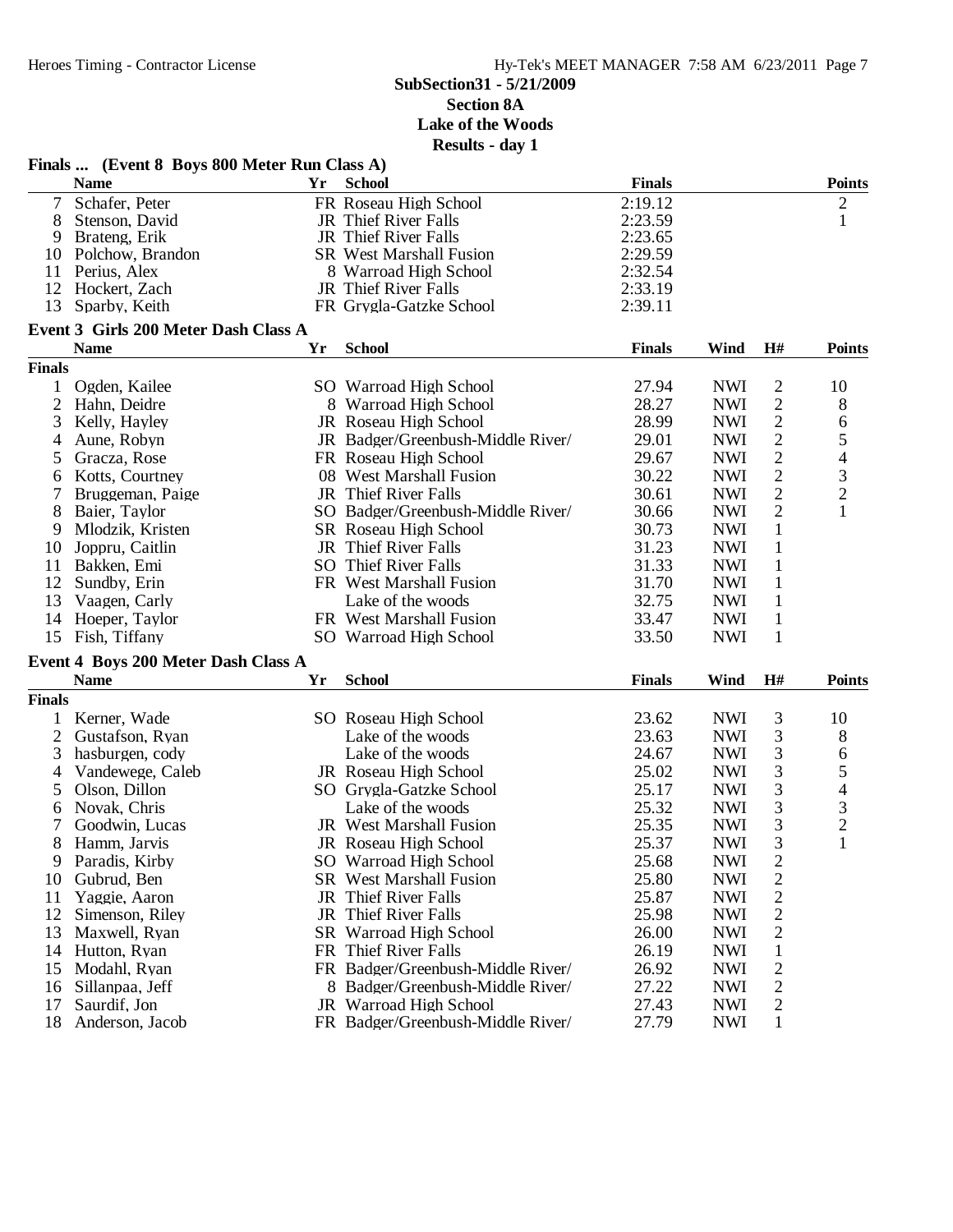|                | Event 11 Girls 3200 Meter Run Class A                  |    |                                  |                    |                                                 |
|----------------|--------------------------------------------------------|----|----------------------------------|--------------------|-------------------------------------------------|
|                | <b>Name</b>                                            | Yr | <b>School</b>                    | <b>Finals</b>      | <b>Points</b>                                   |
| <b>Finals</b>  |                                                        |    |                                  |                    |                                                 |
|                | Kirkeide, Courtney                                     |    | 8 Badger/Greenbush-Middle River/ | 12:03.54           | 10                                              |
| 2              | Astrup, Lynn                                           |    | 7 Warroad High School            | 12:34.06           | 8                                               |
| 3              | Klatt, Anndi                                           |    | 8 Roseau High School             | 12:42.58           | $\sqrt{6}$                                      |
| 4              | Stanton, Heather                                       |    | Lake of the woods                | 12:52.12           | 5                                               |
| 5              | Smebak, Leslie                                         |    | SR Roseau High School            | 13:08.14           |                                                 |
| 6              | Fast, Lindsay                                          |    | 7 Warroad High School            | 13:20.85           |                                                 |
|                | Jones, Emily                                           |    | FR Thief River Falls             | 13:53.10           | $\begin{array}{c} 4 \\ 3 \\ 2 \\ 1 \end{array}$ |
| 8              | Johnson, Holland                                       |    | 09 Lake of the woods             | 14:09.03           |                                                 |
| 9              | Ubel, Lexxi                                            |    | Lake of the woods                | 16:33.40           |                                                 |
|                | Event 12 Boys 3200 Meter Run Class A                   |    |                                  |                    |                                                 |
|                | <b>Name</b>                                            | Yr | <b>School</b>                    | <b>Finals</b>      | <b>Points</b>                                   |
| <b>Finals</b>  |                                                        |    |                                  |                    |                                                 |
| 1              | Gross, Sam                                             |    | JR Roseau High School            | 10:57.34           | 10                                              |
| $\overline{c}$ | Heppner, Solomon                                       |    | SO Warroad High School           | 11:04.10           | 8                                               |
| 3              | Wevo, Temem                                            |    | JR Thief River Falls             | 11:07.63           | 6                                               |
| 4              | Gross, Ben                                             |    | SR Roseau High School            | 11:20.24           | 5                                               |
| 5              | Polansky, Daniel                                       |    | 8 Grygla-Gatzke School           | 11:27.05           | $\overline{\mathcal{L}}$                        |
| 6              | Neilson, Mark                                          |    | JR Roseau High School            | 11:42.35           |                                                 |
| 7              | Wilmer, Brady                                          |    | FR Warroad High School           | 11:58.03           | $\frac{3}{2}$                                   |
| 8              | Alten, Logan                                           |    | FR Thief River Falls             | 12:12.86           | 1                                               |
| 9              | Saurdiff, Jake                                         |    | FR Grygla-Gatzke School          | 12:17.53           |                                                 |
|                | Event 21 Girls 4x400 Meter Relay Class A               |    |                                  |                    |                                                 |
|                | <b>Team</b>                                            |    | <b>Relay</b>                     | <b>Finals</b>      | <b>Points</b>                                   |
| <b>Finals</b>  |                                                        |    |                                  |                    |                                                 |
|                | Roseau High School                                     |    | A                                | 4:20.75            | 10                                              |
| $\overline{2}$ | <b>West Marshall Fusion</b>                            |    | A                                | 4:21.68            | 8                                               |
| 3              | Badger/Greenbush-Middle Rive                           |    | A                                | 4:36.40            |                                                 |
| 4              | Lake of the woods                                      |    | A                                | 4:41.07            | 6<br>5<br>4                                     |
| 5              | Thief River Falls                                      |    | A                                | 4:54.37            |                                                 |
| 6              | Warroad High School                                    |    | A                                | 4:55.30            | 3                                               |
|                |                                                        |    |                                  |                    |                                                 |
|                | Event 22 Boys 4x400 Meter Relay Class A<br><b>Team</b> |    | <b>Relay</b>                     | <b>Finals</b>      | <b>Points</b>                                   |
| <b>Finals</b>  |                                                        |    |                                  |                    |                                                 |
|                | Roseau High School                                     |    | A                                | 3:34.11            | 10                                              |
| 2              | Warroad High School                                    |    | A                                | 3:46.44            | 8                                               |
|                | West Marshall Fusion                                   |    |                                  |                    |                                                 |
| 3<br>4         | Thief River Falls                                      |    | A<br>A                           | 3:49.74<br>4:03.62 | $\sigma$<br>5                                   |
|                |                                                        |    |                                  |                    |                                                 |
|                | Event 25 Girls High Jump Class A                       |    |                                  |                    |                                                 |
|                | <b>Name</b>                                            | Yr | <b>School</b>                    | <b>Finals</b>      | <b>Points</b>                                   |
| <b>Finals</b>  |                                                        |    |                                  |                    |                                                 |
| 1              | Erickson, Michelle                                     |    | SO Warroad High School           | $4 - 10.00$        | 10                                              |
| $\overline{2}$ | Fisher, Julia                                          |    | JR Warroad High School           | 4-08.00            | 8                                               |
| 3              | Kuznia, Sophia                                         |    | 8 Badger/Greenbush-Middle River/ | 4-08.00            | 6                                               |
| 4              | Johnston, Haley                                        |    | JR West Marshall Fusion          | 4-04.00            | 5                                               |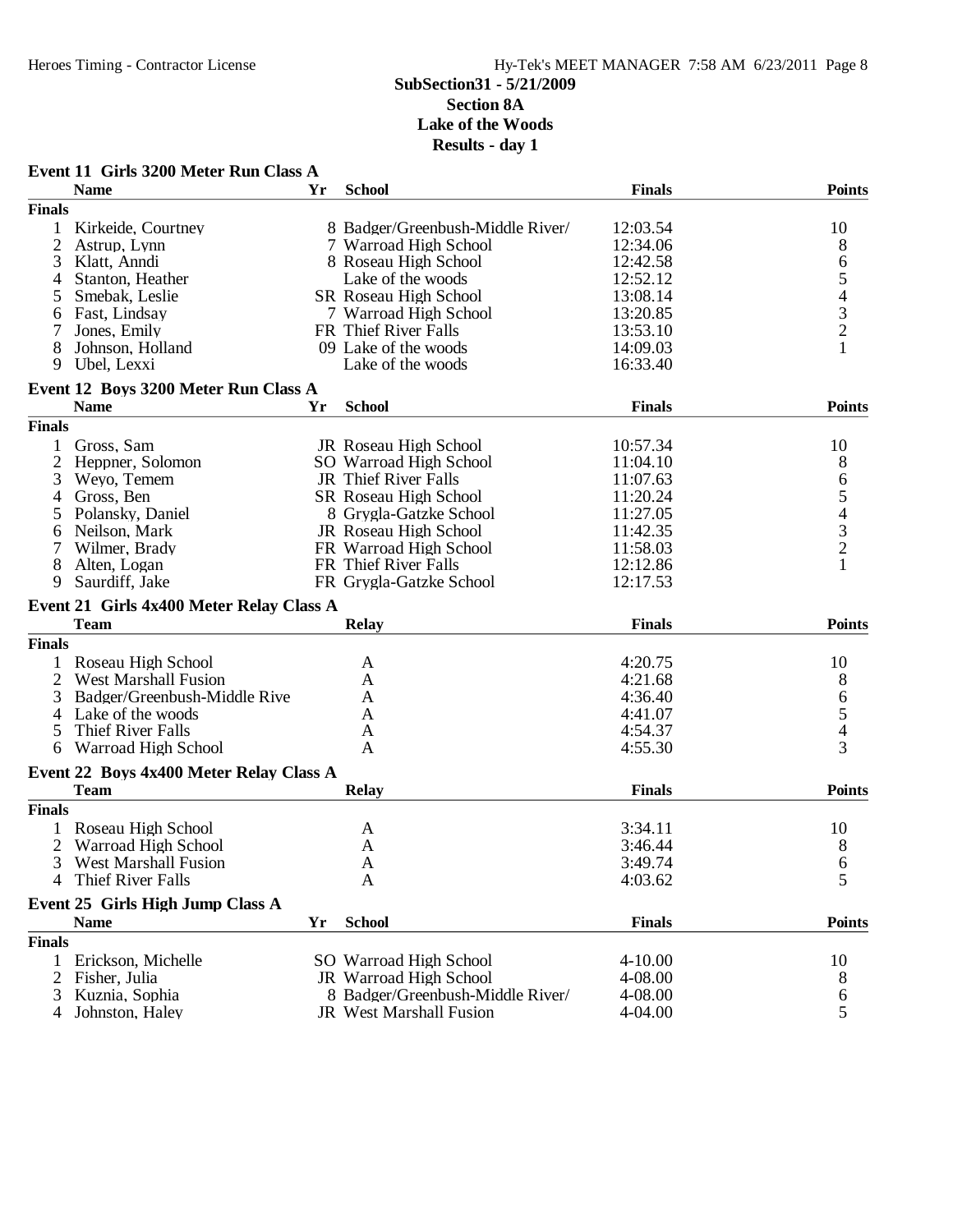#### **SubSection31 - 5/21/2009 Section 8A**

**Lake of the Woods Results - day 1**

|                     | Finals  (Event 25 Girls High Jump Class A) |    |                                   |                 |                  |
|---------------------|--------------------------------------------|----|-----------------------------------|-----------------|------------------|
|                     | <b>Name</b>                                | Yr | <b>School</b>                     | <b>Finals</b>   | <b>Points</b>    |
| 5                   | Krohn, Courtney                            |    | FR Badger/Greenbush-Middle River/ | 4-02.00         | 4                |
| 6                   | Yaggie, Brooke                             |    | 7 Thief River Falls               | 4-02.00         | 2.50             |
| 6                   | Hirschfeld, Mara                           |    | <b>SR</b> West Marshall Fusion    | 4-02.00         | 2.50             |
| 8                   | Reasy, Taylor                              |    | Lake of the woods                 | 4-02.00         | .50              |
|                     | Wiseth, Brittany                           |    | <b>SR Thief River Falls</b>       | 4-02.00         | .50              |
| 10                  | Jenkins, Bailey                            |    | 08 West Marshall Fusion           | 4-00.00         |                  |
| ---                 | Johnson, Holland                           |    | 09 Lake of the woods              | NH              |                  |
| $---$               | Vandeventer, Tawnya                        |    | JR Badger/Greenbush-Middle River/ | <b>NH</b>       |                  |
| $---$               | Dorn, Alie                                 |    | <b>SR</b> Thief River Falls       | D <sub>Q</sub>  |                  |
|                     | Event 26 Boys High Jump Class A            |    |                                   |                 |                  |
|                     | <b>Name</b>                                | Yr | <b>School</b>                     | <b>Finals</b>   | <b>Points</b>    |
| <b>Finals</b>       |                                            |    |                                   |                 |                  |
|                     | Yaggie, Aaron                              |    | JR Thief River Falls              | 5-08.00         | 10               |
| $\overline{2}$      | Yutrzenka, Luke                            |    | FR West Marshall Fusion           | 5-08.00         | 8                |
| 3                   | Szklarski, Brandon                         |    | <b>SR</b> West Marshall Fusion    | 5-06.00         |                  |
| 4                   | Lunos, Kruzer                              |    | 8 Warroad High School             | 5-06.00         | 65432            |
| 5                   | Mattison, Jacob                            |    | FR Thief River Falls              | 5-06.00         |                  |
| 6                   | Whyte, Jerome                              |    | <b>SR</b> Thief River Falls       | 5-04.00         |                  |
|                     | Anderson, Jacob                            |    | FR Badger/Greenbush-Middle River/ | 5-04.00         |                  |
| 8                   | Reierson, Adam                             |    | 8 Badger/Greenbush-Middle River/  | $5 - 02.00$     | .20              |
| 8                   | Fevold, Jordan                             |    | SO Roseau High School             | 5-02.00         | .20              |
| 8                   | Novak, Chris                               |    | Lake of the woods                 | 5-02.00         | .20              |
| 8                   | Pieper, Brady                              |    | SO Warroad High School            | 5-02.00         | .20              |
| 8                   | Hampton, Flo                               |    | SO West Marshall Fusion           | 5-02.00         | .20              |
| 13                  | Robinson, Josh                             |    | JR Roseau High School             | 5-02.00         |                  |
| 13                  | Anderson, Alex                             |    | SO Roseau High School             | 5-02.00         |                  |
|                     |                                            |    |                                   |                 |                  |
| $---$               | Hahn, Jordan                               |    | SO Warroad High School            | NH<br><b>NH</b> |                  |
| $\qquad \qquad - -$ | Dahl, Dillon                               |    | FR Badger/Greenbush-Middle River/ |                 |                  |
|                     | <b>Event 27 Girls Pole Vault Class A</b>   |    |                                   |                 |                  |
|                     | <b>Name</b>                                | Yr | <b>School</b>                     | <b>Finals</b>   | <b>Points</b>    |
| <b>Finals</b>       |                                            |    |                                   |                 |                  |
|                     | Mlodzik, Kristen                           |    | SR Roseau High School             | $9 - 00.00$     | 10               |
| 2                   | Marken, Jessi                              |    | Lake of the woods                 | 8-00.00         | 8                |
| 3                   | Crummy, Jennifer                           |    | JR West Marshall Fusion           | 7-06.00         |                  |
| 4                   | Eaton, Karlie                              |    | Lake of the woods                 | 7-06.00         | 6<br>5<br>4<br>3 |
| 5                   | Haugen, Kallie                             |    | FR West Marshall Fusion           | 7-00.00         |                  |
| 6                   | Lee, Molly                                 |    | FR Roseau High School             | $6 - 06.00$     |                  |
|                     | MacGregor, Shea                            |    | Roseau High School                | $6 - 06.00$     | 2                |
|                     | Crummy, Nicole                             |    | FR West Marshall Fusion           | $6 - 00.00$     | .50              |
|                     | Stanton, Heather                           |    | Lake of the woods                 | $6 - 00.00$     | .50              |
| 10                  | Vettel, Chloe                              |    | SO Warroad High School            | $6 - 00.00$     |                  |
| ---                 | Fish, Tiffany                              |    | SO Warroad High School            | <b>NH</b>       |                  |
|                     | <b>Event 28 Boys Pole Vault Class A</b>    |    |                                   |                 |                  |
|                     | <b>Name</b>                                | Yr | <b>School</b>                     | <b>Finals</b>   | <b>Points</b>    |
| <b>Finals</b>       |                                            |    |                                   |                 |                  |
|                     | 1 Leverington, Ryan                        |    | SO Roseau High School             | 12-00.00        | 10               |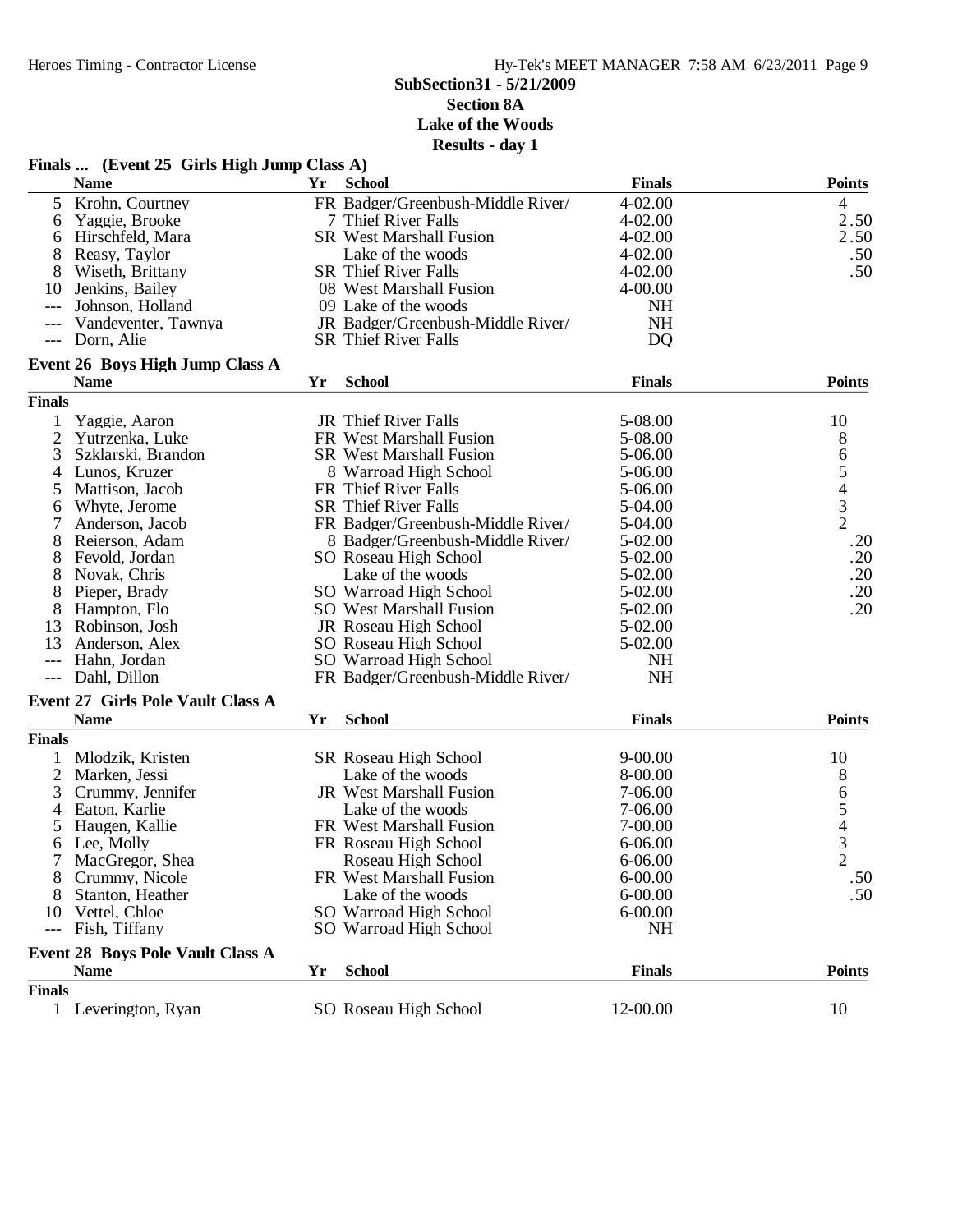| Finals  (Event 28 Boys Pole Vault Class A)<br><b>Finals</b><br><b>Name</b><br>Yr<br><b>School</b><br>$\overline{2}$<br><b>SR</b> West Marshall Fusion<br>11-06.00<br>Swanson, Taylor<br>3<br>10-06.00<br>Gross, Sam<br>JR Roseau High School<br>Saurdif, Jon<br>10-00.00<br>4<br>JR Warroad High School<br>10-00.00<br>5<br>Olson, Cassidy<br>JR Warroad High School<br>$9 - 06.00$<br>Erickson, Christian<br><b>SO</b> West Marshall Fusion<br>6<br>8-00.00<br>7<br>Wikstrom, Jordan<br>JR Badger/Greenbush-Middle River/<br>8<br>MacGregor, Connor<br>SR Roseau High School<br>7-06.00<br>8<br>Fahlstrom, Brady<br>FR Warroad High School<br>7-06.00<br><b>Event 29 Girls Long Jump Class A</b><br><b>School</b><br>Wind<br><b>Name</b><br>Yr<br><b>Finals</b> | <b>Points</b><br>8<br>6<br>$\begin{array}{c} 5 \\ 4 \\ 3 \\ 2 \end{array}$<br>.50<br>.50<br><b>Points</b><br>10<br>8 |
|------------------------------------------------------------------------------------------------------------------------------------------------------------------------------------------------------------------------------------------------------------------------------------------------------------------------------------------------------------------------------------------------------------------------------------------------------------------------------------------------------------------------------------------------------------------------------------------------------------------------------------------------------------------------------------------------------------------------------------------------------------------|----------------------------------------------------------------------------------------------------------------------|
|                                                                                                                                                                                                                                                                                                                                                                                                                                                                                                                                                                                                                                                                                                                                                                  |                                                                                                                      |
|                                                                                                                                                                                                                                                                                                                                                                                                                                                                                                                                                                                                                                                                                                                                                                  |                                                                                                                      |
|                                                                                                                                                                                                                                                                                                                                                                                                                                                                                                                                                                                                                                                                                                                                                                  |                                                                                                                      |
|                                                                                                                                                                                                                                                                                                                                                                                                                                                                                                                                                                                                                                                                                                                                                                  |                                                                                                                      |
|                                                                                                                                                                                                                                                                                                                                                                                                                                                                                                                                                                                                                                                                                                                                                                  |                                                                                                                      |
|                                                                                                                                                                                                                                                                                                                                                                                                                                                                                                                                                                                                                                                                                                                                                                  |                                                                                                                      |
|                                                                                                                                                                                                                                                                                                                                                                                                                                                                                                                                                                                                                                                                                                                                                                  |                                                                                                                      |
|                                                                                                                                                                                                                                                                                                                                                                                                                                                                                                                                                                                                                                                                                                                                                                  |                                                                                                                      |
|                                                                                                                                                                                                                                                                                                                                                                                                                                                                                                                                                                                                                                                                                                                                                                  |                                                                                                                      |
|                                                                                                                                                                                                                                                                                                                                                                                                                                                                                                                                                                                                                                                                                                                                                                  |                                                                                                                      |
|                                                                                                                                                                                                                                                                                                                                                                                                                                                                                                                                                                                                                                                                                                                                                                  |                                                                                                                      |
| <b>Finals</b>                                                                                                                                                                                                                                                                                                                                                                                                                                                                                                                                                                                                                                                                                                                                                    |                                                                                                                      |
| <b>NWI</b><br>1<br>Hahn, Deidre<br>8 Warroad High School<br>14-07.50                                                                                                                                                                                                                                                                                                                                                                                                                                                                                                                                                                                                                                                                                             |                                                                                                                      |
| $\overline{2}$<br>Erickson, Michelle<br>14-06.00<br><b>NWI</b><br>SO Warroad High School                                                                                                                                                                                                                                                                                                                                                                                                                                                                                                                                                                                                                                                                         |                                                                                                                      |
| 3<br>8 Thief River Falls<br><b>NWI</b><br>Holecek, Uma<br>14-05.25                                                                                                                                                                                                                                                                                                                                                                                                                                                                                                                                                                                                                                                                                               | 6                                                                                                                    |
| SO Badger/Greenbush-Middle River/<br>13-11.75<br><b>NWI</b><br>Monsrud, Tessa<br>4                                                                                                                                                                                                                                                                                                                                                                                                                                                                                                                                                                                                                                                                               | 5                                                                                                                    |
| Erickson, Katie<br>SO Roseau High School<br>13-11.00<br><b>NWI</b><br>5                                                                                                                                                                                                                                                                                                                                                                                                                                                                                                                                                                                                                                                                                          | $\overline{\mathcal{L}}$                                                                                             |
| <b>NWI</b><br>Perkins, Savanah<br>SO Warroad High School<br>13-08.75<br>6                                                                                                                                                                                                                                                                                                                                                                                                                                                                                                                                                                                                                                                                                        |                                                                                                                      |
| <b>NWI</b><br>7<br>Tangen, Bethany<br>7 Roseau High School<br>13-05.75                                                                                                                                                                                                                                                                                                                                                                                                                                                                                                                                                                                                                                                                                           | $\frac{3}{2}$                                                                                                        |
| <b>NWI</b><br>8<br>Gruhot, Courtney<br>FR West Marshall Fusion<br>13-05.50                                                                                                                                                                                                                                                                                                                                                                                                                                                                                                                                                                                                                                                                                       | $\mathbf{1}$                                                                                                         |
| 13-01.25<br><b>NWI</b><br>9<br>Gracza, Rose<br>FR Roseau High School                                                                                                                                                                                                                                                                                                                                                                                                                                                                                                                                                                                                                                                                                             |                                                                                                                      |
| 12-08.00<br><b>NWI</b><br>10<br>Kotts, Courtney<br>08 West Marshall Fusion                                                                                                                                                                                                                                                                                                                                                                                                                                                                                                                                                                                                                                                                                       |                                                                                                                      |
| 7 Thief River Falls<br><b>NWI</b><br>11<br>Yaggie, Brooke<br>12-06.75                                                                                                                                                                                                                                                                                                                                                                                                                                                                                                                                                                                                                                                                                            |                                                                                                                      |
| 12<br>$11 - 10.50$<br><b>NWI</b><br>Budziszewski, Sabrina<br>SO Badger/Greenbush-Middle River/                                                                                                                                                                                                                                                                                                                                                                                                                                                                                                                                                                                                                                                                   |                                                                                                                      |
| 13<br>9-09.75<br><b>NWI</b><br>Cedergren, Lydia<br>7 Grygla-Gatzke School                                                                                                                                                                                                                                                                                                                                                                                                                                                                                                                                                                                                                                                                                        |                                                                                                                      |
| <b>ND</b><br><b>NWI</b><br>Aakre, Kendra<br><b>SO</b> West Marshall Fusion<br>$\qquad \qquad - -$                                                                                                                                                                                                                                                                                                                                                                                                                                                                                                                                                                                                                                                                |                                                                                                                      |
|                                                                                                                                                                                                                                                                                                                                                                                                                                                                                                                                                                                                                                                                                                                                                                  |                                                                                                                      |
| Event 30 Boys Long Jump Class A                                                                                                                                                                                                                                                                                                                                                                                                                                                                                                                                                                                                                                                                                                                                  |                                                                                                                      |
| <b>School</b><br><b>Finals</b><br>Wind<br><b>Name</b><br>Yr                                                                                                                                                                                                                                                                                                                                                                                                                                                                                                                                                                                                                                                                                                      | <b>Points</b>                                                                                                        |
| <b>Finals</b>                                                                                                                                                                                                                                                                                                                                                                                                                                                                                                                                                                                                                                                                                                                                                    |                                                                                                                      |
| <b>NWI</b><br>Oas, Ryan<br><b>SR</b> West Marshall Fusion<br>19-07.00<br>1                                                                                                                                                                                                                                                                                                                                                                                                                                                                                                                                                                                                                                                                                       | 10                                                                                                                   |
| $\overline{c}$<br><b>NWI</b><br>JR West Marshall Fusion<br>19-01.50<br>Safranski, JJ                                                                                                                                                                                                                                                                                                                                                                                                                                                                                                                                                                                                                                                                             | 8                                                                                                                    |
| 3<br><b>SR</b> West Marshall Fusion<br>19-01.25<br><b>NWI</b><br>Aakre, Erik                                                                                                                                                                                                                                                                                                                                                                                                                                                                                                                                                                                                                                                                                     | 6                                                                                                                    |
| Reed, chad<br>18-07.00<br><b>NWI</b><br>Lake of the woods<br>4                                                                                                                                                                                                                                                                                                                                                                                                                                                                                                                                                                                                                                                                                                   | 5                                                                                                                    |
| JR Thief River Falls<br><b>NWI</b><br>Simenson, Riley<br>18-04.50<br>5                                                                                                                                                                                                                                                                                                                                                                                                                                                                                                                                                                                                                                                                                           | $\begin{array}{c} 4 \\ 3 \\ 2 \end{array}$                                                                           |
| 17-07.00<br><b>NWI</b><br>Vatnsdal, Eric<br>SR Roseau High School<br>6                                                                                                                                                                                                                                                                                                                                                                                                                                                                                                                                                                                                                                                                                           |                                                                                                                      |
| 7<br><b>NWI</b><br>Hamm, Jarvis<br>JR Roseau High School<br>17-02.00                                                                                                                                                                                                                                                                                                                                                                                                                                                                                                                                                                                                                                                                                             |                                                                                                                      |
| 8<br>15-10.25<br><b>NWI</b><br>Hahn, Jordan<br>SO Warroad High School                                                                                                                                                                                                                                                                                                                                                                                                                                                                                                                                                                                                                                                                                            | $\mathbf{1}$                                                                                                         |
| 15-09.25<br>SO Warroad High School<br><b>NWI</b><br>Carlson, Paul<br>9                                                                                                                                                                                                                                                                                                                                                                                                                                                                                                                                                                                                                                                                                           |                                                                                                                      |
| <b>NWI</b><br>Rhen, Mario<br>JR Badger/Greenbush-Middle River/<br>15-06.75<br>10                                                                                                                                                                                                                                                                                                                                                                                                                                                                                                                                                                                                                                                                                 |                                                                                                                      |
| <b>NWI</b><br>Robinson, Zach<br>SR Roseau High School<br>14-07.00<br>11                                                                                                                                                                                                                                                                                                                                                                                                                                                                                                                                                                                                                                                                                          |                                                                                                                      |
| FR Thief River Falls<br>12<br>Kazmierzak, Jordan<br>14-03.25<br><b>NWI</b>                                                                                                                                                                                                                                                                                                                                                                                                                                                                                                                                                                                                                                                                                       |                                                                                                                      |
| JR Badger/Greenbush-Middle River/<br>13<br>Sang, Tony<br>14-01.50<br><b>NWI</b>                                                                                                                                                                                                                                                                                                                                                                                                                                                                                                                                                                                                                                                                                  |                                                                                                                      |
| Modahl, Ryan<br>FR Badger/Greenbush-Middle River/<br>13-11.00<br><b>NWI</b><br>14                                                                                                                                                                                                                                                                                                                                                                                                                                                                                                                                                                                                                                                                                |                                                                                                                      |
| <b>NWI</b><br>15<br>Erickson, Shay<br>FR Thief River Falls<br>13-06.25                                                                                                                                                                                                                                                                                                                                                                                                                                                                                                                                                                                                                                                                                           |                                                                                                                      |
| Lunos, Kruzer<br>8 Warroad High School<br><b>NWI</b><br>ND<br>$---$                                                                                                                                                                                                                                                                                                                                                                                                                                                                                                                                                                                                                                                                                              |                                                                                                                      |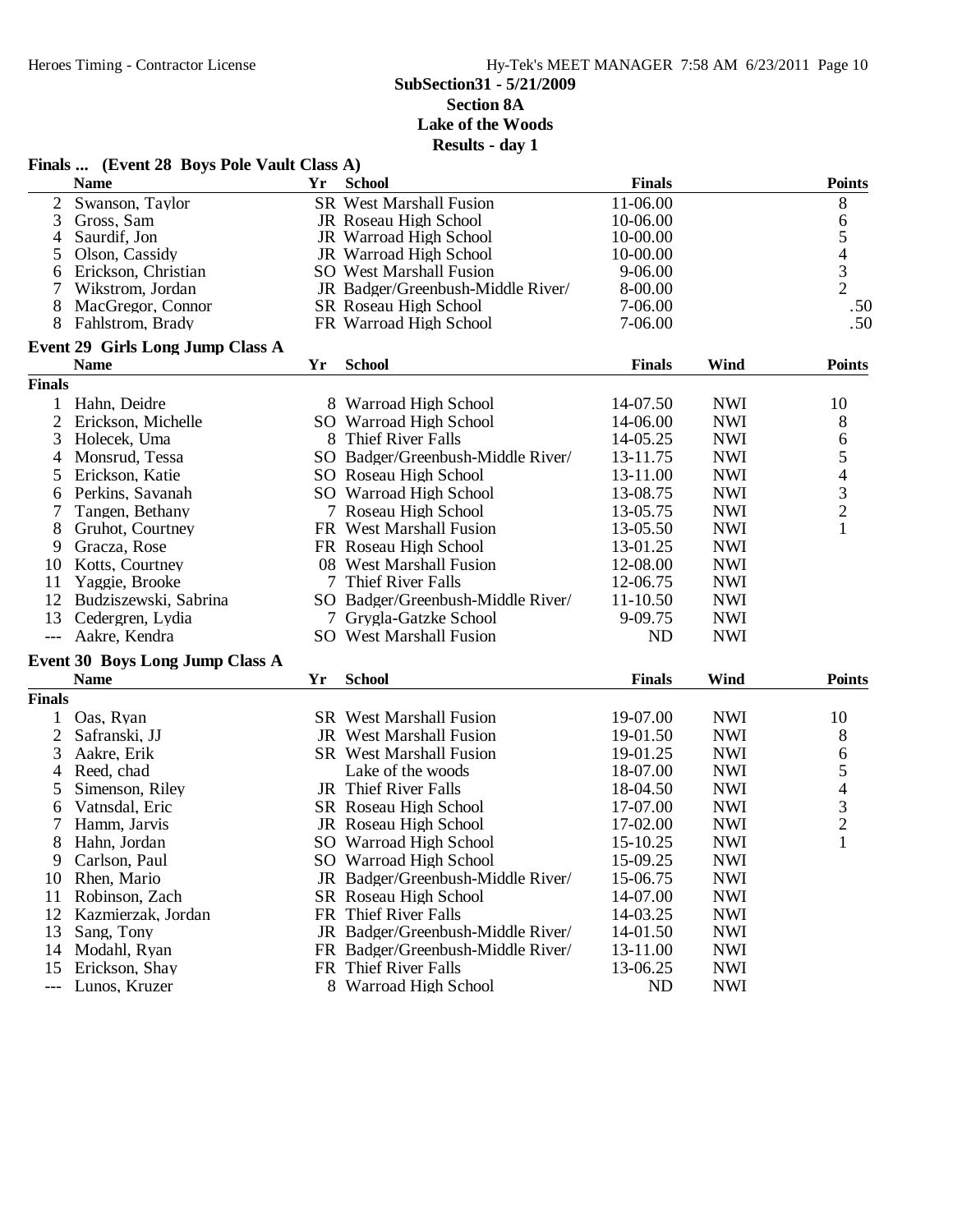|               | <b>Event 31 Girls Triple Jump Class A</b>               |    |                                   |               |            |                |
|---------------|---------------------------------------------------------|----|-----------------------------------|---------------|------------|----------------|
|               | <b>Name</b>                                             | Yr | <b>School</b>                     | <b>Finals</b> | Wind       | <b>Points</b>  |
| <b>Finals</b> |                                                         |    |                                   |               |            |                |
| $\mathbf{1}$  | Bakken, Kailey                                          |    | 50 Thief River Falls              | 32-01.75      | <b>NWI</b> | 10             |
| 2             | Erickson, Michelle                                      |    | SO Warroad High School            | 30-08.00      | <b>NWI</b> | 8              |
| 3             | Aakre, Kendra                                           |    | <b>SO</b> West Marshall Fusion    | 30-06.75      | <b>NWI</b> | 6              |
| 4             | Kelly, Hayley                                           |    | JR Roseau High School             | 30-04.75      | <b>NWI</b> | 5              |
| 5             | Erickson, Katie                                         |    | SO Roseau High School             | 29-08.00      | <b>NWI</b> | 4              |
| 6             | Sundby, Erin                                            |    | FR West Marshall Fusion           | 29-08.00      | <b>NWI</b> | 3              |
| 7             | Brown, Seneca                                           |    | Lake of the woods                 | 28-08.50      | <b>NWI</b> | $\overline{c}$ |
| 8             | Erickson, Katelyn                                       |    | Lake of the woods                 | 28-07.50      | <b>NWI</b> | $\mathbf{1}$   |
| 9             | Haugen, Alissa                                          |    | JR West Marshall Fusion           | 28-05.25      | <b>NWI</b> |                |
| 10            | Fisher, Julia                                           |    | JR Warroad High School            | 27-02.75      | <b>NWI</b> |                |
| 11            | Carlson, Nikki                                          |    | SO Warroad High School            | 23-05.00      | <b>NWI</b> |                |
|               |                                                         |    |                                   |               |            |                |
|               | <b>Event 32 Boys Triple Jump Class A</b><br><b>Name</b> | Yr | <b>School</b>                     | <b>Finals</b> | Wind       | <b>Points</b>  |
|               |                                                         |    |                                   |               |            |                |
| <b>Finals</b> |                                                         |    |                                   |               |            |                |
| 1             | Aakre, Erik                                             |    | <b>SR</b> West Marshall Fusion    | 40-00.00      | <b>NWI</b> | 10             |
| 2             | Safranski, JJ                                           |    | <b>JR</b> West Marshall Fusion    | 38-00.00      | <b>NWI</b> | 8              |
| 3             | Carlson, Zack                                           |    | <b>SR</b> West Marshall Fusion    | 37-03.50      | <b>NWI</b> | 6              |
| 4             | HEbel, Tylor                                            |    | SR Roseau High School             | 36-06.00      | <b>NWI</b> | 5              |
| 5             | Yaggie, Aaron                                           |    | JR Thief River Falls              | 35-05.50      | <b>NWI</b> | 4              |
| 6             | Hagen, Cory                                             |    | JR Roseau High School             | 35-04.00      | <b>NWI</b> | 3              |
|               | Pieper, Brady                                           |    | SO Warroad High School            | 33-09.50      | <b>NWI</b> | $\overline{c}$ |
| 8             | Sang, Tony                                              |    | JR Badger/Greenbush-Middle River/ | 32-04.00      | <b>NWI</b> | 1              |
| 9             | Whyte, Jerome                                           |    | <b>SR</b> Thief River Falls       | 32-03.00      | <b>NWI</b> |                |
| 10            | Thompson, Jeremy                                        |    | SR Warroad High School            | 31-00.50      | <b>NWI</b> |                |
| 11            | Hahn, Jordan                                            |    | SO Warroad High School            | 30-03.00      | <b>NWI</b> |                |
|               | <b>Event 33 Girls Discus Throw Class A</b>              |    |                                   |               |            |                |
|               | <b>Name</b>                                             | Yr | <b>School</b>                     | <b>Finals</b> |            | <b>Points</b>  |
| <b>Finals</b> |                                                         |    |                                   |               |            |                |
| 1             | Budziszewski, Sabrina                                   |    | SO Badger/Greenbush-Middle River/ | 89-07         |            | 10             |
| 2             | Toso, Megan                                             |    | SO Warroad High School            | 85-02         |            | 8              |
| 3             | Alme, Karla                                             |    | SO Badger/Greenbush-Middle River/ | 85-01         |            | 6              |
| 4             | Urbaniak, Brooke                                        |    | FR West Marshall Fusion           | 80-00         |            | 5              |
| 5             | Znajda, Felicia                                         |    | 08 West Marshall Fusion           | $75-10$       |            |                |
| 6             | Kazmierczak, Anne                                       |    | 08 West Marshall Fusion           | 74-01         |            | 4<br>3         |
| 7             | Waterworth, Lisa                                        |    | JR Badger/Greenbush-Middle River/ | 68-05         |            | $\overline{c}$ |
| 8             | Pigeon, Kiauni                                          |    | SO Roseau High School             | 65-08         |            | 1              |
| 9             | Cedergren, Lydia                                        |    | 7 Grygla-Gatzke School            | 64-06         |            |                |
| 10            | Numedahl, Morgan                                        |    | FR Thief River Falls              | 62-04         |            |                |
| 11            | Huerd, Paige                                            |    | SO Warroad High School            | 61-06         |            |                |
| 12            | Lofberg, Paige                                          |    | FR Thief River Falls              | 60-08         |            |                |
| 13            | Balmer, Whitney                                         |    | FR Thief River Falls              | 58-11         |            |                |
| 14            | Staskivige, Sarah                                       |    | SO Roseau High School             | 49-03         |            |                |
| 15            | Johnson, Kelsey                                         |    | SO Warroad High School            | $46 - 11$     |            |                |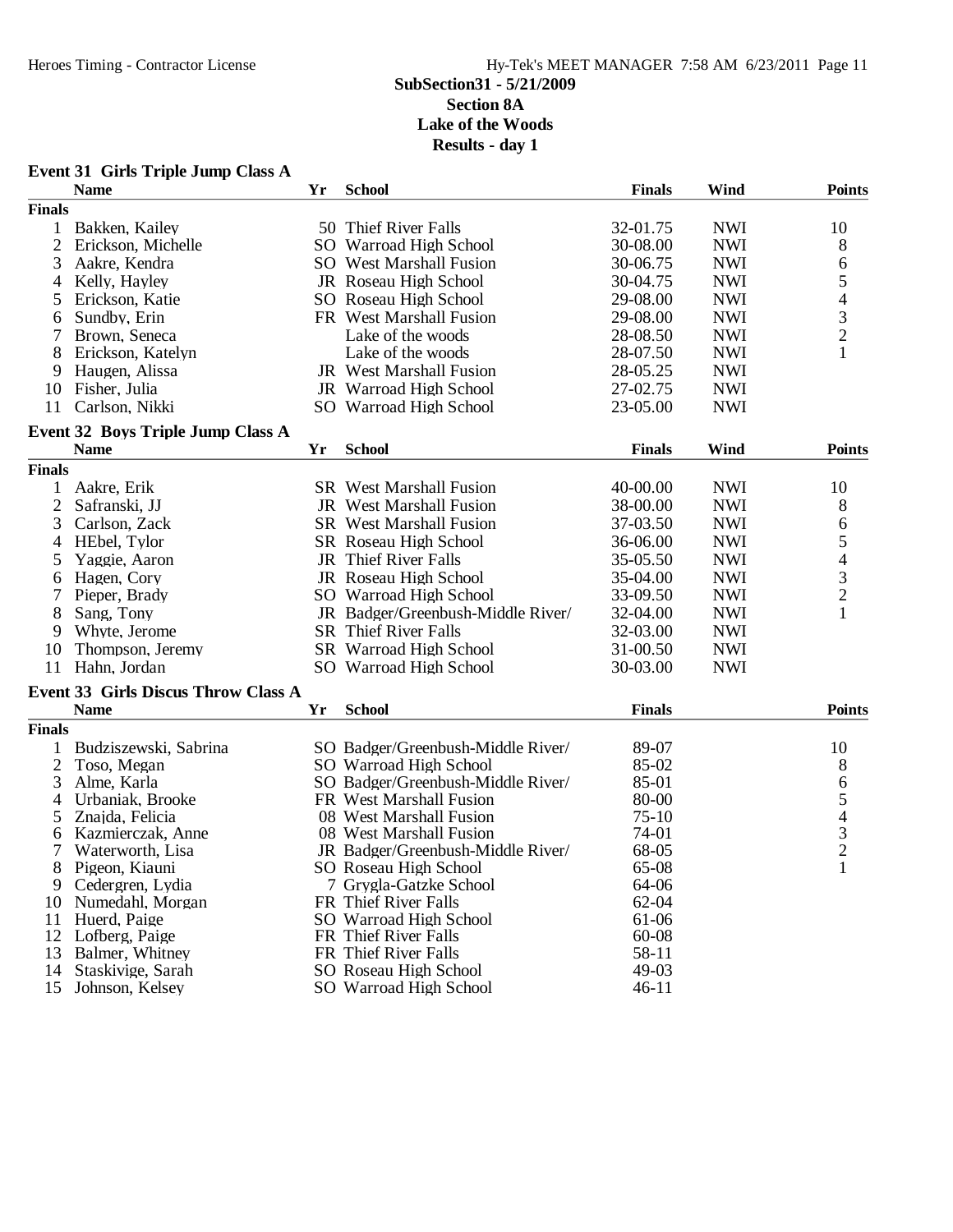| <b>Event 34 Boys Discus Throw Class A</b> |  |  |  |  |  |
|-------------------------------------------|--|--|--|--|--|
|-------------------------------------------|--|--|--|--|--|

|                | <b>Name</b>                            | Yr | <b>School</b>                     | <b>Finals</b> | <b>Points</b>                              |
|----------------|----------------------------------------|----|-----------------------------------|---------------|--------------------------------------------|
| <b>Finals</b>  |                                        |    |                                   |               |                                            |
| 1              | Timmersman, Jordan                     |    | SR Roseau High School             | 133-10        | 10                                         |
| $\overline{2}$ | Safranski, JJ                          |    | JR West Marshall Fusion           | 125-07        | 8                                          |
| 3              | Flores, Chris                          |    | Lake of the woods                 | 120-05        | 6                                          |
| 4              | Heinen, John                           |    | SR Roseau High School             | 120-02        | 5                                          |
| 5              | Benson, Matthew                        |    | <b>SR</b> West Marshall Fusion    | 115-09        | $\overline{\mathcal{L}}$                   |
| 6              | Baker, Tony                            |    | Jr Roseau High School             | 110-02        |                                            |
| 7              | Wocjciechowski, Justin                 |    | FR Badger/Greenbush-Middle River/ | 106-06        | $\frac{3}{2}$                              |
| 8              | Kazmierczak, John                      |    | <b>SR</b> West Marshall Fusion    | 101-07        |                                            |
| 9              | Scharfenkamp, Blake                    |    | JR Warroad High School            | 93-04         |                                            |
| 10             | Olson, Brock                           |    | JR Grygla-Gatzke School           | 92-08         |                                            |
| 11             | Dahl, Dillon                           |    | FR Badger/Greenbush-Middle River/ | $90 - 02$     |                                            |
| 12             | Langan, Adam                           |    | FR Thief River Falls              | 89-01         |                                            |
| 13             | Martin, Chris                          |    | SO Warroad High School            | 88-11         |                                            |
|                | 14 Hruby, Nathan                       |    | FR Thief River Falls              | 88-02         |                                            |
| 15             | Ostby, Chris                           |    | SO Grygla-Gatzke School           | 83-00         |                                            |
| 16             | Blawat, Mikal                          |    | JR Badger/Greenbush-Middle River/ | 67-09         |                                            |
| 17             | Bieganek, Corey                        |    | FR Thief River Falls              | $60 - 03$     |                                            |
| $---$          | Laznicka, Robert                       |    | FR Warroad High School            | <b>ND</b>     |                                            |
|                | --- Poppitz, Austin                    |    | Lake of the woods                 | <b>ND</b>     |                                            |
|                | <b>Event 35 Girls Shot Put Class A</b> |    |                                   |               |                                            |
|                | <b>Name</b>                            | Yr | <b>School</b>                     | <b>Finals</b> | <b>Points</b>                              |
| <b>Finals</b>  |                                        |    |                                   |               |                                            |
|                |                                        |    |                                   |               |                                            |
| 1              | Zavoral, Beth                          |    | SO Badger/Greenbush-Middle River/ | 29-07.50      | 10                                         |
| $\overline{c}$ | Iverson, Kristin                       |    | <b>SO</b> West Marshall Fusion    | 27-09.50      | 8                                          |
| 3              | Toso, Megan                            |    | SO Warroad High School            | 27-08.25      | 6                                          |
| $\overline{4}$ | Alme, Karla                            |    | SO Badger/Greenbush-Middle River/ | 27-08.25      | 5                                          |
| 5              | Pigeon, Kiauni                         |    | SO Roseau High School             | 26-08.75      |                                            |
| 6              | Znajda, Felicia                        |    | 08 West Marshall Fusion           | 26-07.75      | $\begin{array}{c} 4 \\ 3 \\ 2 \end{array}$ |
| 7              | Lofberg, Paige                         |    | FR Thief River Falls              | 26-02.50      |                                            |
| 8              | Durand, Sarah                          |    | FR West Marshall Fusion           | 26-01.50      | $\mathbf{1}$                               |
| 9              | Voytilla, Nicole                       |    | SO Badger/Greenbush-Middle River/ | 25-05.00      |                                            |
| 10             | Numedahl, Morgan                       |    | FR Thief River Falls              | 25-04.00      |                                            |
| 11             | Aune, Samantha                         |    | SO Grygla-Gatzke School           | 24-02.75      |                                            |
| 12             | McBride, Kallie                        |    | JR Warroad High School            | 23-06.50      |                                            |
| 13             | Johnson, Kelsey                        |    | SO Warroad High School            | 22-09.50      |                                            |
| 14             | Thompson, Karly                        |    | Lake of the woods                 | 21-01.75      |                                            |
| 15             | Balmer, Whitney                        |    | FR Thief River Falls              | 20-02.25      |                                            |
| 16             | Pongo, Lydia                           |    | SO Grygla-Gatzke School           | 19-11.50      |                                            |
| 17             | Staskivige, Sarah                      |    | SO Roseau High School             | 16-06.00      |                                            |
|                | <b>Event 36 Boys Shot Put Class A</b>  |    |                                   |               |                                            |
|                | <b>Name</b>                            | Yr | <b>School</b>                     | <b>Finals</b> | <b>Points</b>                              |
| <b>Finals</b>  |                                        |    |                                   |               |                                            |
| 1              | Heinen, John                           |    | SR Roseau High School             | 48-00.75      | 10                                         |
|                | Timmersman, Jordan                     |    | <b>SR Roseau High School</b>      | 44-09.75      | 8                                          |
| 3              | Flores, Chris                          |    | Lake of the woods                 | 43-06.50      | 6                                          |
|                |                                        |    |                                   |               |                                            |